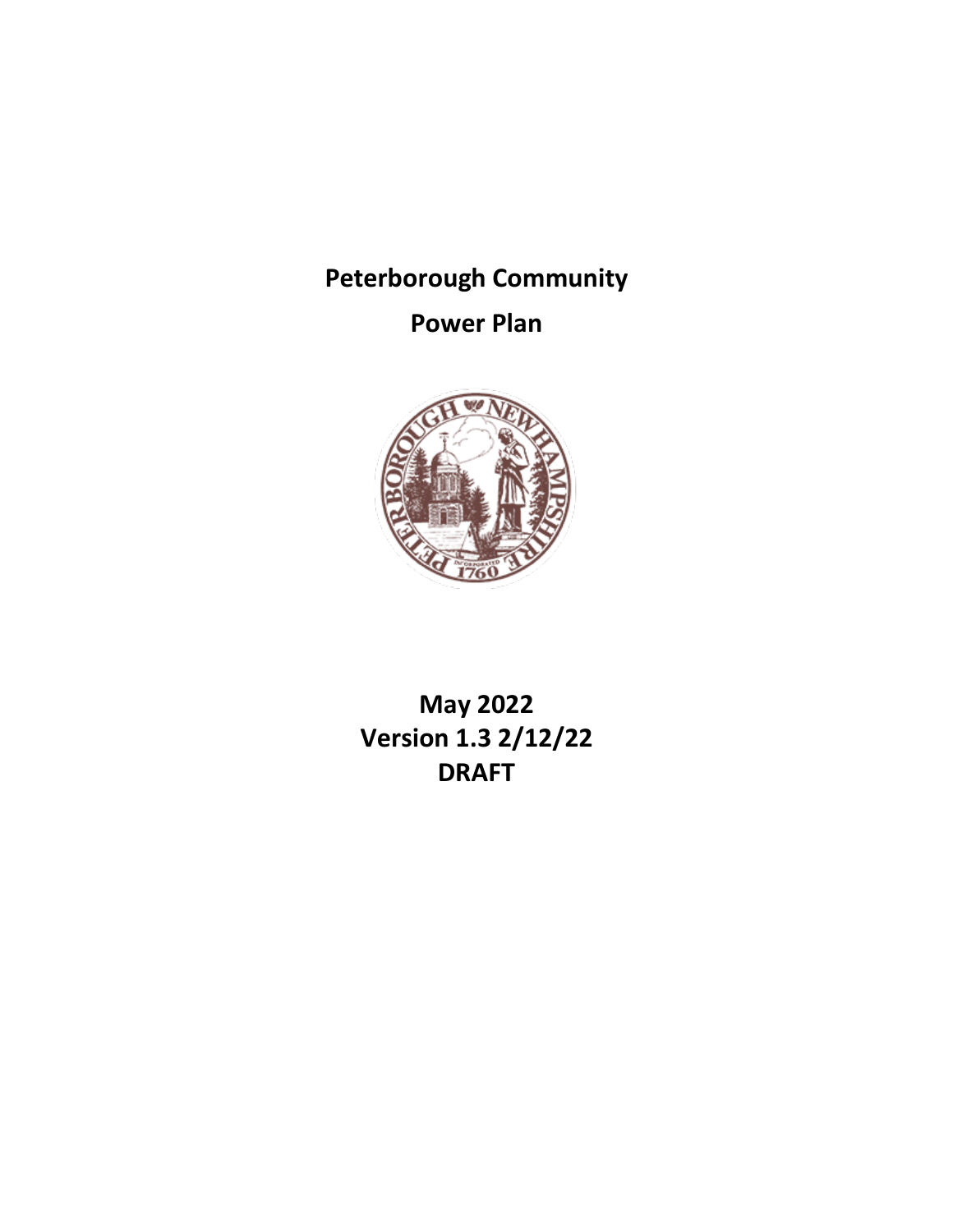# Contents

| 1. |  |
|----|--|
| 2. |  |
| 3. |  |
| 4. |  |
| 5. |  |
|    |  |
|    |  |
|    |  |
|    |  |
|    |  |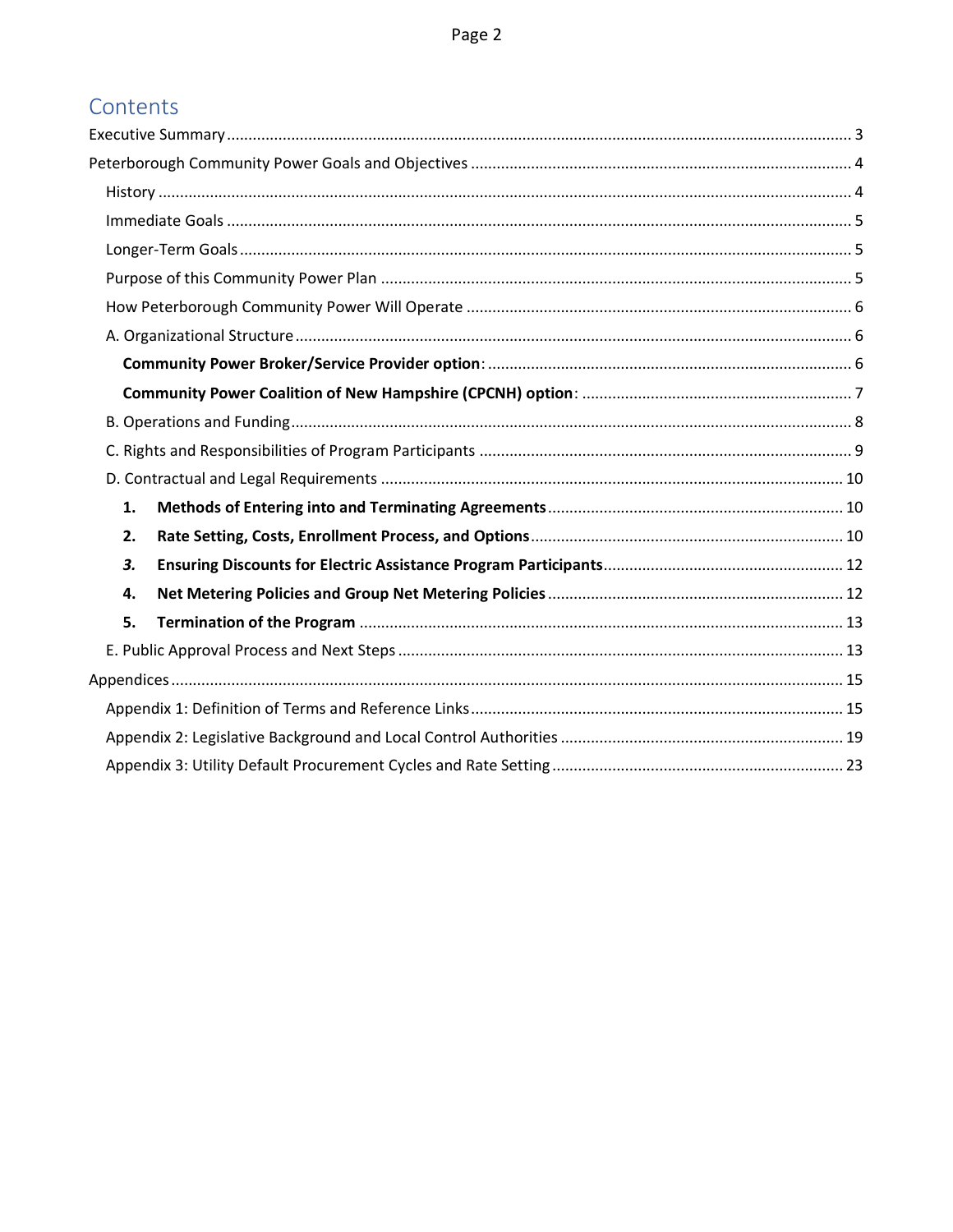#### Page 3

# **Executive Summary**

<span id="page-2-0"></span>Peterborough Community Power is a new program, authorized by the New Hampshire legislature, to provide electricity to residents, businesses, and other entities on a competitive basis. Under the program:

- Peterborough Community Power, once operational, will serve as the default electricity supplier to residences and businesses within the Town of Peterborough. Like all electricity suppliers, it will be self-funded through revenues received from participating customers. The Town will not need to raise taxes to pay for it.
- Eversource, our local utility, will continue to deliver electricity to customers, own and maintain power lines, and bill customers.
- Peterborough's Select Board, with advisory support from the Town Administrator and the Peterborough Community Power Task Force, will be authorized to: (i) contract for the necessary services and power supplies to implement and operate the program, (ii) set customer rates prior to program launch, and (iii) provide oversight over the program thereafter. The Town will work with one of three organizations, described later, that knows the electricity market. Town staff will not need expertise in the energy sector.

Once the Town and the NH Public Utilities Commission (NHPUC) approve Peterborough's Community Power Plan and after the Select Board has approved a power supply contract, all electricity customers in Peterborough will be notified. Customers currently using the Eversource default service will be enrolled in Peterborough Community Power after a 30-day period during which they may opt out and remain with Eversource's default service if they wish. If they do not opt out, customers will be transferred to Peterborough Community Power's default plan by a date given in the notification.

Customers buying electricity from a third-party supplier may opt into the Peterborough Community Power program.

Community Power will help Peterborough reach its climate and energy goal of 100% renewable electricity by 2030, passed in warrant article 11 in the town meeting vote on May 11, 2021. The Peterborough Community Power Plan will also provide a means for ratepayers to support energy efficiency, job creation, and climate resilience and preparedness regardless of their economic status.

Peterborough Community Power will:

- **Offer a default option** that will, on average, be less expensive than the Eversource default but will include a higher portion of renewable energy. The percentage of renewable energy will increase over time.
- **Offer two opt-up alternatives,** one with approximately 50% and another at 100% renewable electricity, possibly at higher prices.
- **Offer an opt-down alternative** to be as inexpensive as possible while meeting state requirements for renewable energy.
- **Provide fiscal stability** to ensure the program maintains competitive rates and advances the Town's renewable energy policy goals over the long term.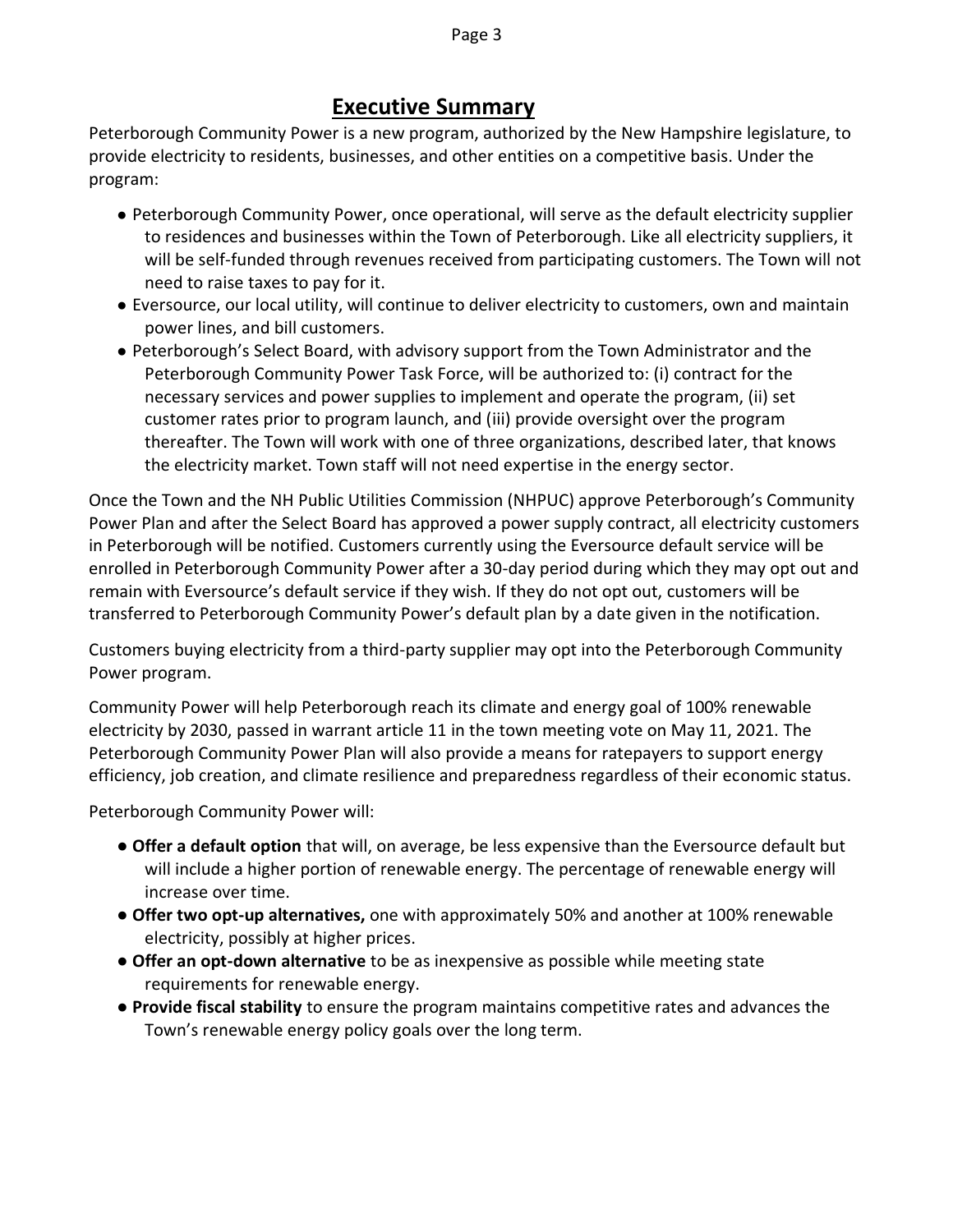# **Peterborough Community Power Goals and Objectives**

# <span id="page-3-1"></span><span id="page-3-0"></span>**History**

Warrant Article 11 passed in the Town Meeting vote on May 11, 2021. It set a goal for Peterborough of 100% renewable energy by 2030 for all electricity used within the Town. This created the need for a Peterborough Community Power Plan to assist in achieving this goal.

The Peterborough Select Board sought volunteers for a committee to investigate possible routes to the goal. On September 7, 2021, the Select Board appointed those volunteers to serve on the Peterborough Community Power Task Force, an official Town Committee. The Task Force began public biweekly meetings in the Abbot Board Room of the Peterborough Town Library on Wednesday, September 22. On October 20, these meetings became weekly.

The Task Force decided that the best approach to increase the proportion of renewable energy in the Town's electricity mix, while maintaining low prices, would be to take advantage of the possibilities for Community Power provided by recent New Hampshire legislation (RSA 53-E, as modified in October, 2021, by HB 315; "NH Community Power Legislation" (see Appendix 2 for details on RSA 53-E and other NH laws that enable Community Power.)

The Task Force consulted with three organizations that help New Hampshire municipalities take advantage of NH Community Power legislation. Two of these are Community Power Broker/Service Providers:

- [Standard Power](about:blank) and its partner, Good Energy
- [Freedom Energy Logistics a](about:blank)nd its partner, Colonial Power

The third is a non-profit Joint Powers Agency that was recently incorporated and is governed by the appointed representatives of the towns, cities, and counties that join as members:

● [The Community Power Coalition of New Hampshire](about:blank) (CPCNH)

Each of the above entities made its case for the advantages of a Community Power program and offered to assist the Task Force both with creating such a program and with implementing it after the program is approved by Peterborough voters and by the New Hampshire Public Utilities Commission (NHPUC).

The Task Force reviewed examples of Community Power plans that their communities have already approved. The Task Force decided in December 2021 to develop its own plan using those from Hanover, Harrisville, and Keene as models, with modifications appropriate to Peterborough. The Task Force will continue to improve this plan draft (January 2022) as they receive input from the Select Board and the public.

Once approved by the Town, the Plan will be submitted to the NHPUC for approval. The Task Force will address any and all issues raised by the NHPUC and resubmit the Plan, as necessary. The Task Force will recommend one of the three above-mentioned organizations to the Select Board, which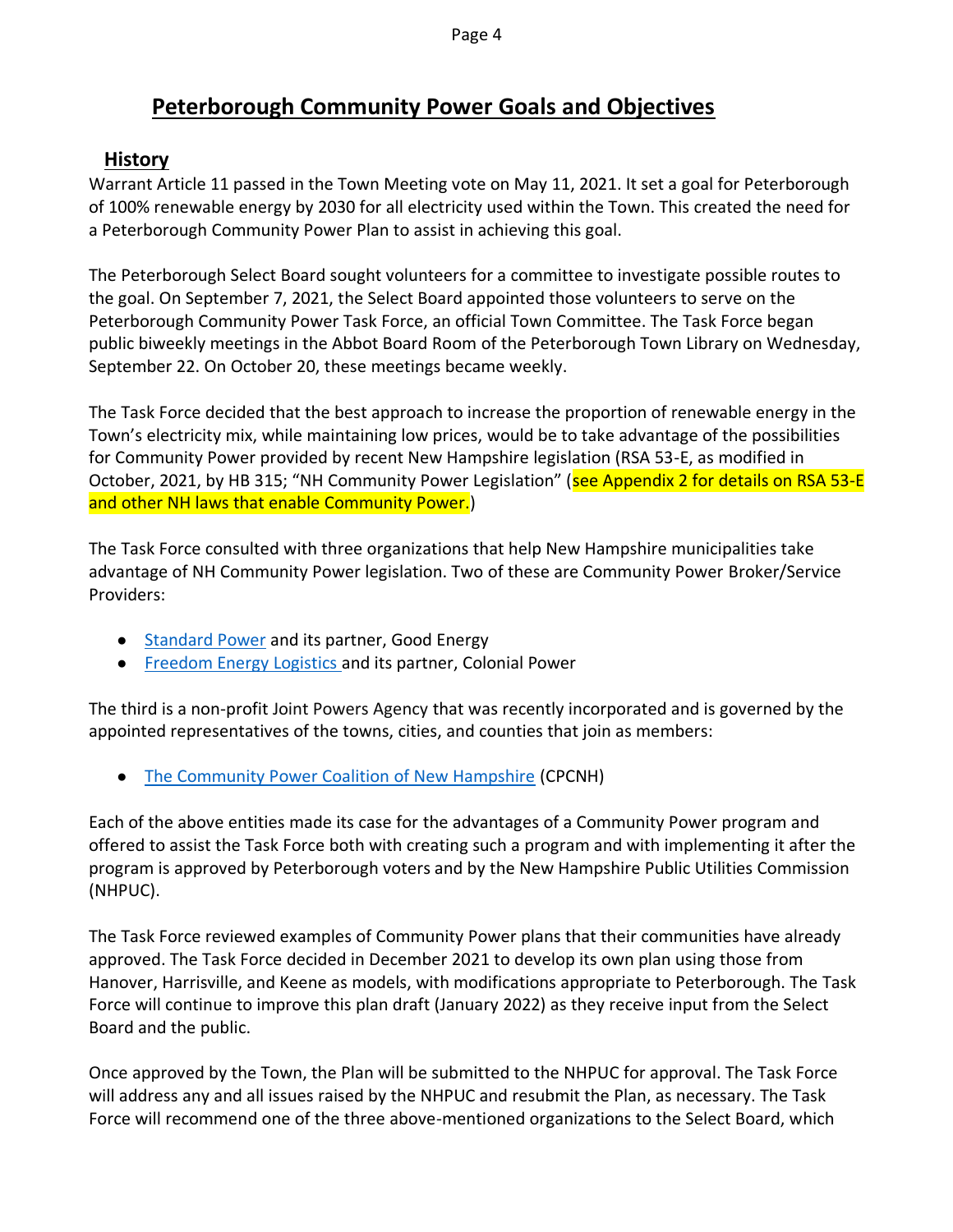will subsequently select one and start the process of implementation and maintenance of the Peterborough Community Power Program.

## <span id="page-4-0"></span>**Immediate Goals**

- **Offer competitive rates** to meet or beat those available from Eversource.
- **Offer energy choices** in terms of percentage renewable power and pricing.
- **Provide fiscal stability**, including development of a reserve fund, both to ensure maintenance of competitive rates and/or to develop local energy resources and programs.
- **Maintain enhanced customer focus** to enable customers to voluntarily adopt new clean energy technologies that reduce energy expenditures and carbon emissions.
- **Offer consumer protections** to ensure contracts are fair.
- **Represent Peterborough's interests on energy issues** at the NH Legislature and the NHPUC.

# <span id="page-4-1"></span>**Longer-Term Goals**

- **Stimulate the development** of local renewable electricity generation and storage.
- **Create community resilience** programs to reduce energy consumption, lower energy bills, create jobs, and build local back-up power supplies.
- **Support regional development** of clean energy infrastructure.
- **Modernize the energy grid** by supporting informed advocacy for policies, regulations, and infrastructure investments leading to a decarbonized, affordable, and resilient energy system.

# <span id="page-4-2"></span>**Purpose of this Community Power Plan**

This plan sets forth the Town's policy goals for its Community Power program, summarizes Peterborough Community Power's governance and implementation processes, and commits Peterborough Community Power to comply with applicable statutes and regulations in terms of:

- Providing universal access, reliability, and equitable treatment of all classes of customers, subject to any differences arising from varying opportunities, tariffs, and arrangements in Eversource's distribution franchise territories.
- Meeting, at a minimum, the basic environmental and service standards established by the NHPUC and other applicable agencies and laws concerning the provision of service under Community Power.

Peterborough Community Power's power procurement, budgeting, and rate-setting will be carried out in accordance with the Select Board's adopted Energy Risk Management Policy and Financial Reserve Policy to ensure that the program allocates revenues in a way that balances our short- and long-term goals.

The selection process the Task Force will use to make the recommendation includes: further due diligence, reviewing the three organizations' presentations and their responses to all questions that were developed to ask each, and using a matrix to score each item on a list of criteria developed and approved by the Task Force.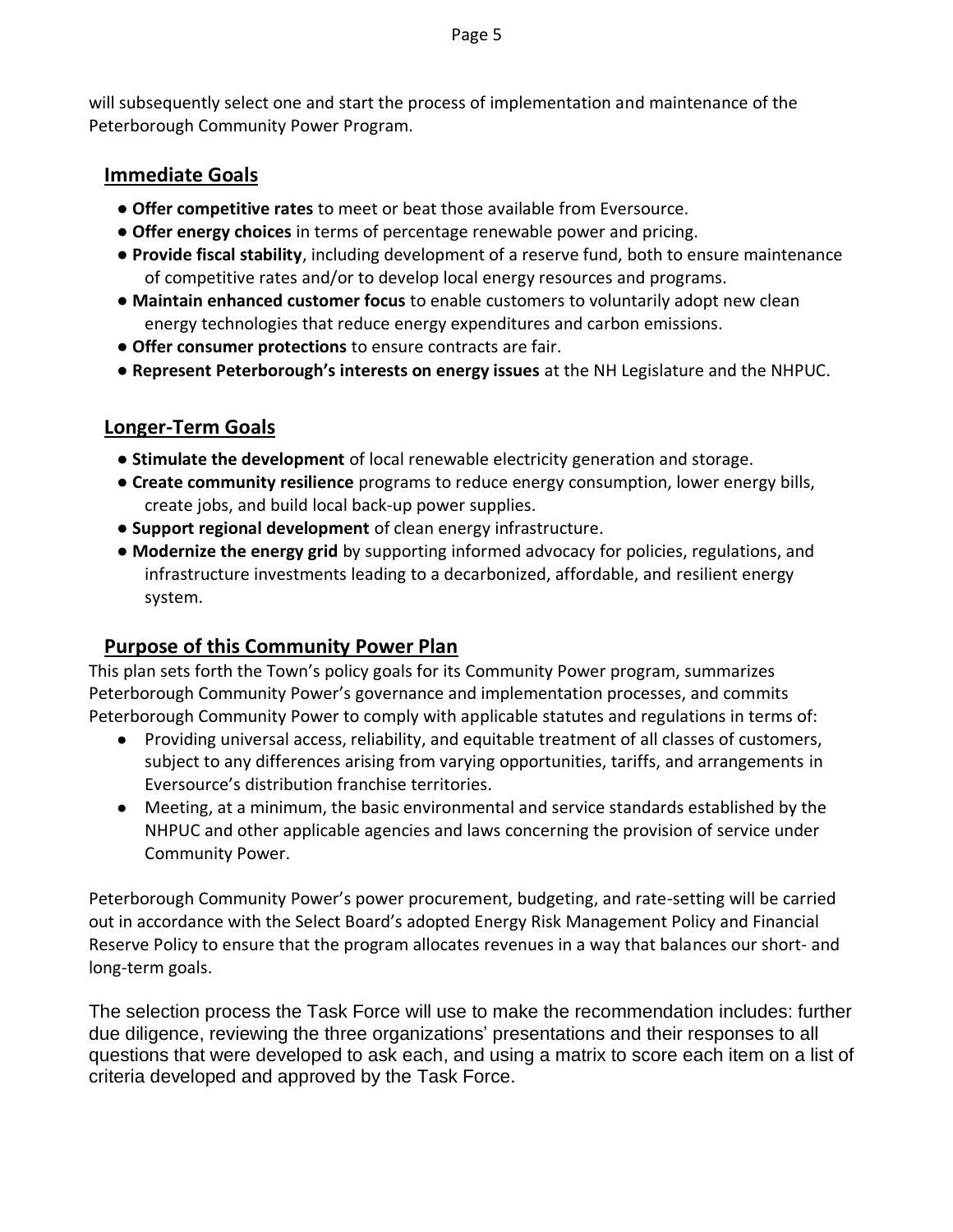# <span id="page-5-0"></span>**How Peterborough Community Power Will Operate**

For an explanation of terms used in this document, see Appendix 1.

# <span id="page-5-1"></span>**A. Organizational Structure**

This is how the management of Peterborough Community Power will be structured once the NHPUC approves the Peterborough Community Power Plan:

*Community Power Task Force*: The Task Force will develop a draft plan, hold public hearings on the plan to solicit public input, revise the draft plan based on that input, and submit a plan to the Select Board for its approval. Within parameters set by the Select Board, the Community Power Task Force may continue to advise the Select Board and hold meetings to assess program performance, discuss how to evolve the services and products offered to customers, and address issues that need attention.

*Select Board and town voters*: In accordance with RSA 53-E:7, Peterborough's registered voters will decide at Town Meeting whether to adopt, by a majority approval of those present and voting, the Community Power Plan after the Community Power Task Force and the Select Board have approved it. The Select Board will review and enact (or not) any future proposed amendments to the plan.

*Peterborough Community Power:* Once voters approve the Community Power Plan, Peterborough Community Power will be authorized to provide electricity and other related services to participating residents, businesses, and other customers in the town. The Select Board will oversee the program and has overall governance authority with guidance from the Task Force and other experts. Decisions regarding Peterborough Community Power, such as the adoption of an energy risk management policy and approval of rates, will be made at public meetings.

Once voters approve the plan, the Select Board, working with the Community Power Task Force, will determine how to provide for the launch and operation of Peterborough Community Power in the Town's best interest. The Task Force will recommend one of the three organizations mentioned earlier to the Select Board, which will subsequently select one and start the process of implementation and maintenance of the Peterborough Power Program.

<span id="page-5-2"></span>The two options have different organizational structures as summarized below.

# **Community Power Broker/Service Provider option**:

**Select Board:** The Select Board would designate a Peterborough Community Power (PCP) Manager to provide direct management and oversight of the plan on behalf of the town. The PCP Manager would be responsible for:

- Hiring a Community Power Broker/Service Provider
- Coordinating with other municipalities to conduct a joint solicitation (if desired)
- Meeting regularly with the Community Power Broker/Service Provider to provide oversight of the plan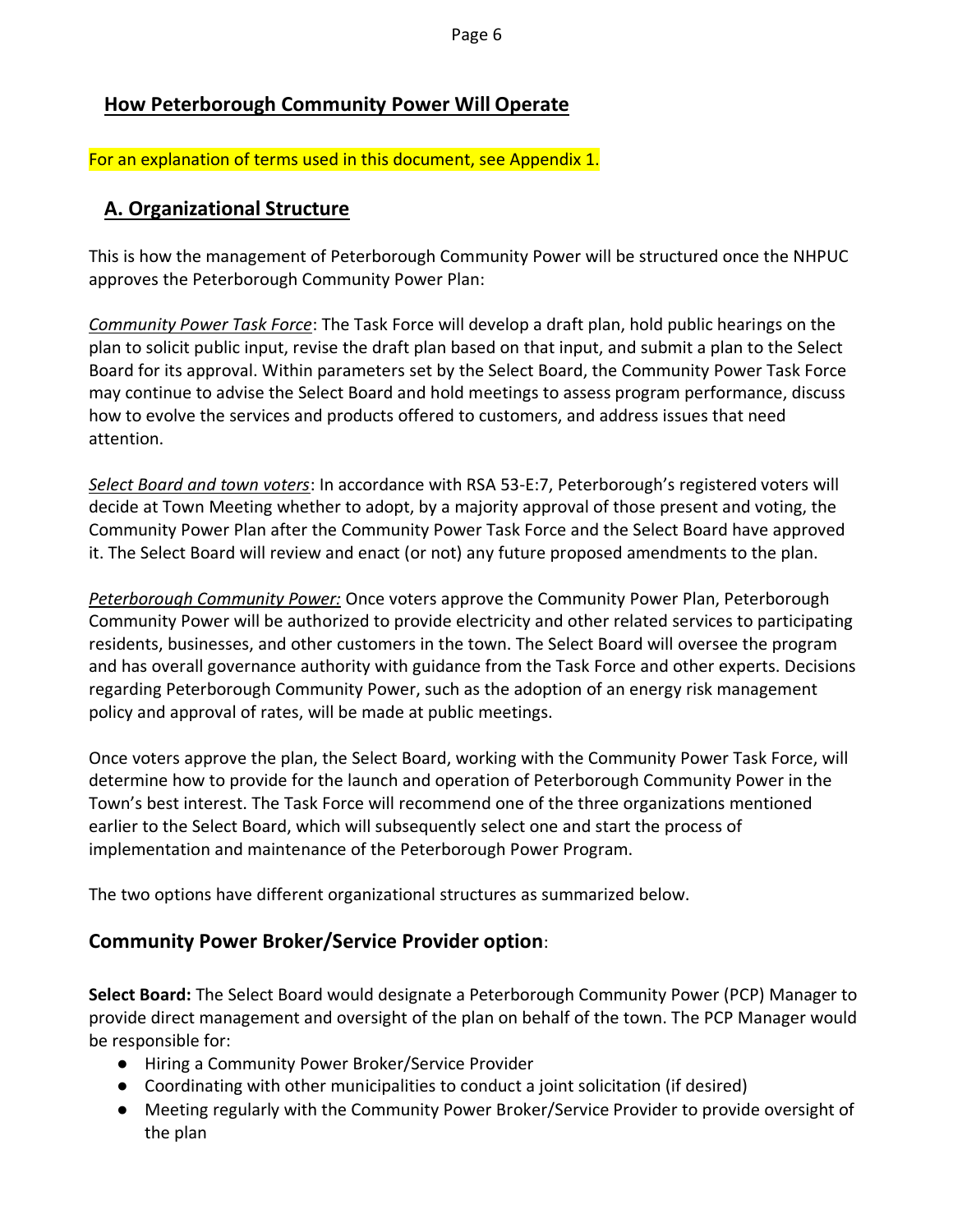- Making recommendations to the Select Board on plan amendments
- Authorizing the issuance of bids for power supply
- Negotiating and executing electricity supply agreements (ESAs) consistent with the products and goals described in this plan

**Community Power Broker/Service Provider:** The Broker/Service provider would manage certain Program activities under the direction of the PCP Manager. Their responsibilities would include, among others:

- Coordinate and interact with Eversource.
- Develop and implement customer communication and education activities.
- Provide periodic reports to the PCP Manager and Peterborough Select Board.
- Negotiate ESAs with credit-worthy, risk-managing Competitive Electric Power Suppliers (CEPSs). Lead oversight and quality assurance of competitive supplier.
- Provide customer services including staffing web and telephone-based services.
- Lead oversight and quality assurance of competitive supplier.
- Represent the Town's interests at the NH PUC.
- Consult on rate setting, design, and renewables sourcing.

**Competitive Electric Power Supplier (CEPS):** All Competitive Suppliers would be relied upon to:

- Provide "all-requirements electricity" for the program.
- Fulfill other responsibilities deemed reasonable and appropriate for retail electric customers as detailed in the ESA.

# <span id="page-6-0"></span>**Community Power Coalition of New Hampshire (CPCNH) option**:

**Membership in CPCNH:** The Select Board of the Town of Peterborough would:

- Vote to approve CPCNH's Joint Powers Agreement to become a member.
- Appoint a Director and Alternate Director to serve on CPCNH's Board of Directors.
- Review and approve the CPCNH Member Cost Sharing Agreement (which would specify the Town's choice of services provided by CPCNH.
- Review and approve the Energy Risk Management and Financial Reserves Policy prepared with the assistance of CPCNH which would govern the program's power procurement and ratesetting decisions.
- Delegate, on occasion, certain decision-making authorities to Peterborough's Member Representative, as required to carry out their oversight responsibilities on behalf of Peterborough Community Power.

**Peterborough's CPCNH Member Representative:** on CPCNH's Board of Directors would:

- Act as the Town's Member Representative under the terms of the Joint Powers Agreement.
- Help oversee the start-up and operation of the agency.
- Provide input regarding the CPCNH's public advocacy on matters of policy and regulation.
- Provide feedback and direction to the CPCNH's service providers and staff as operations and customer services evolve over time.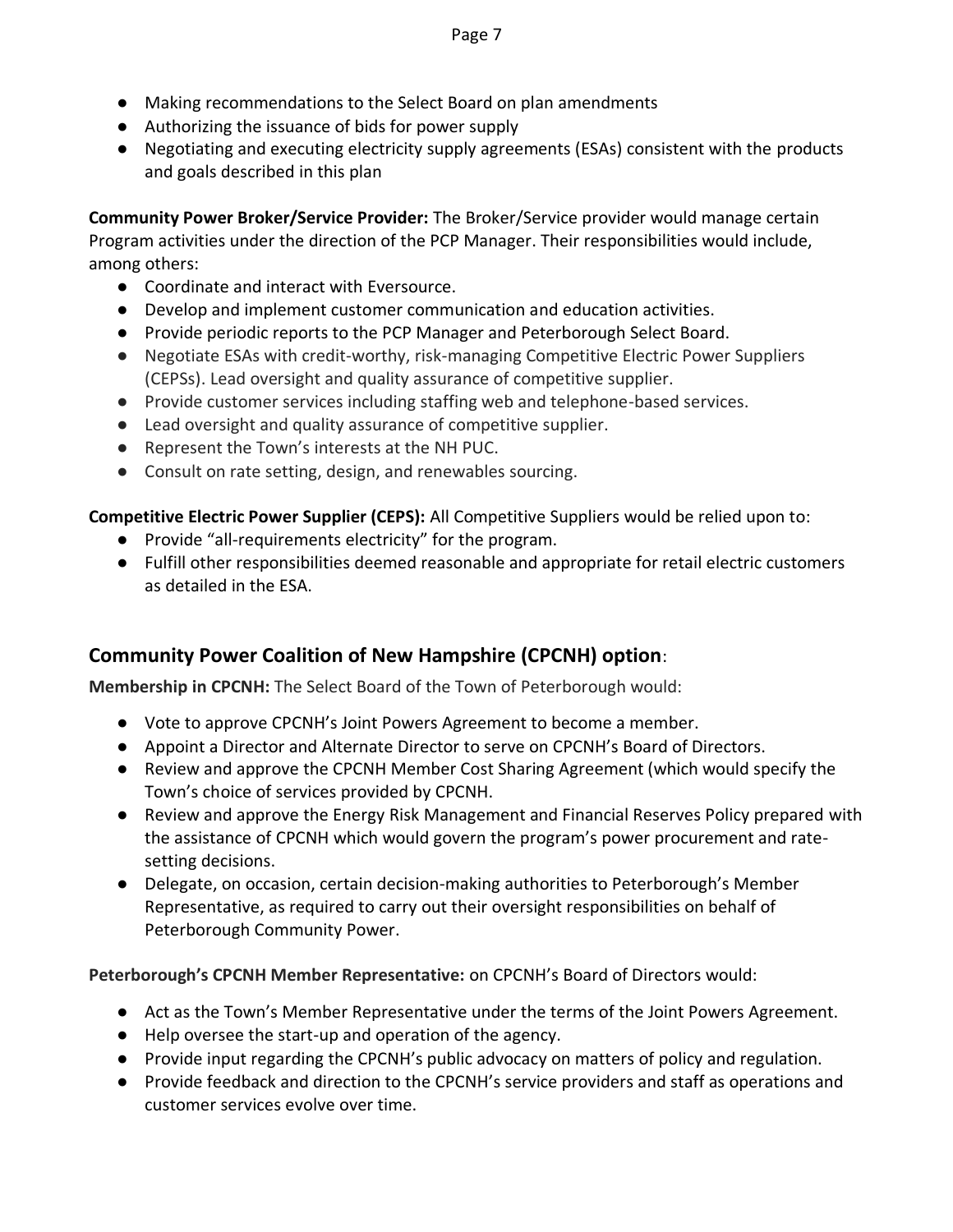● Report back regularly regarding the performance of Peterborough Community Power and on any matter that warrants attention or requires action by the Select Board.

#### **Community Power Coalition of New Hampshire (CPCNH):** The CPCNH will:

- Issue a competitive solicitation for the services and credit support necessary to operate the new power agency.
- Be relied upon to procure "all-requirements electricity" and provide all the services required to launch and operate Peterborough Community Power.
- Manage Peterborough's power supply in accordance with the Cost Sharing Agreement and Energy Risk Management and Financial Reserves Policy approved by the Select Board (which may, for example, stipulate the Town's choice of how to balance considerations of cost versus higher renewable power content, including not-to-exceed rates, etc.).

#### **CPCNH Board of Directors:** The CPCNH board of directors would:

- Govern the power agency to ensure that the power agency provides the services necessary to carry out each of its members' stated policy requirements, such as:
	- o Increased renewable and local power sources
	- o Competitive rates
	- o Accrual of financial reserves
	- o Promulgation of local programs
- Carry out its responsibilities in accordance with the processes specified in the CPCNH Joint Powers Agreement, including by establishing a number of committees (also composed of Member Representatives) that meet regularly to provide additional oversight over specific areas of focus — such as:
	- o Executive Committee
	- o Finance Committee
	- o Governance Committee
	- o Member Operations
	- o Engagement Committee
	- o Regulatory and Legislative Affairs Committee
	- o Risk Management Committee (For example, the Risk Management Committee has been tasked with managing the competitive solicitation for services and credit support described above.)

## <span id="page-7-0"></span>**B. Operations and Funding**

Peterborough Community Power will contract with qualified vendors and credit-worthy suppliers to provide the services, credit support and electricity required to launch and operate the program. Once selected, either the CPCNH or the Community Power Broker/Service Provider will assist with selection of and contracting with qualified vendors and suppliers.

These third-party entities are expected to fund the upfront cost of implementing the program, the expense of which will be amortized and recovered in the program's rates and charges to participating customers. The third parties may also seek opportunities to apply for grant funding.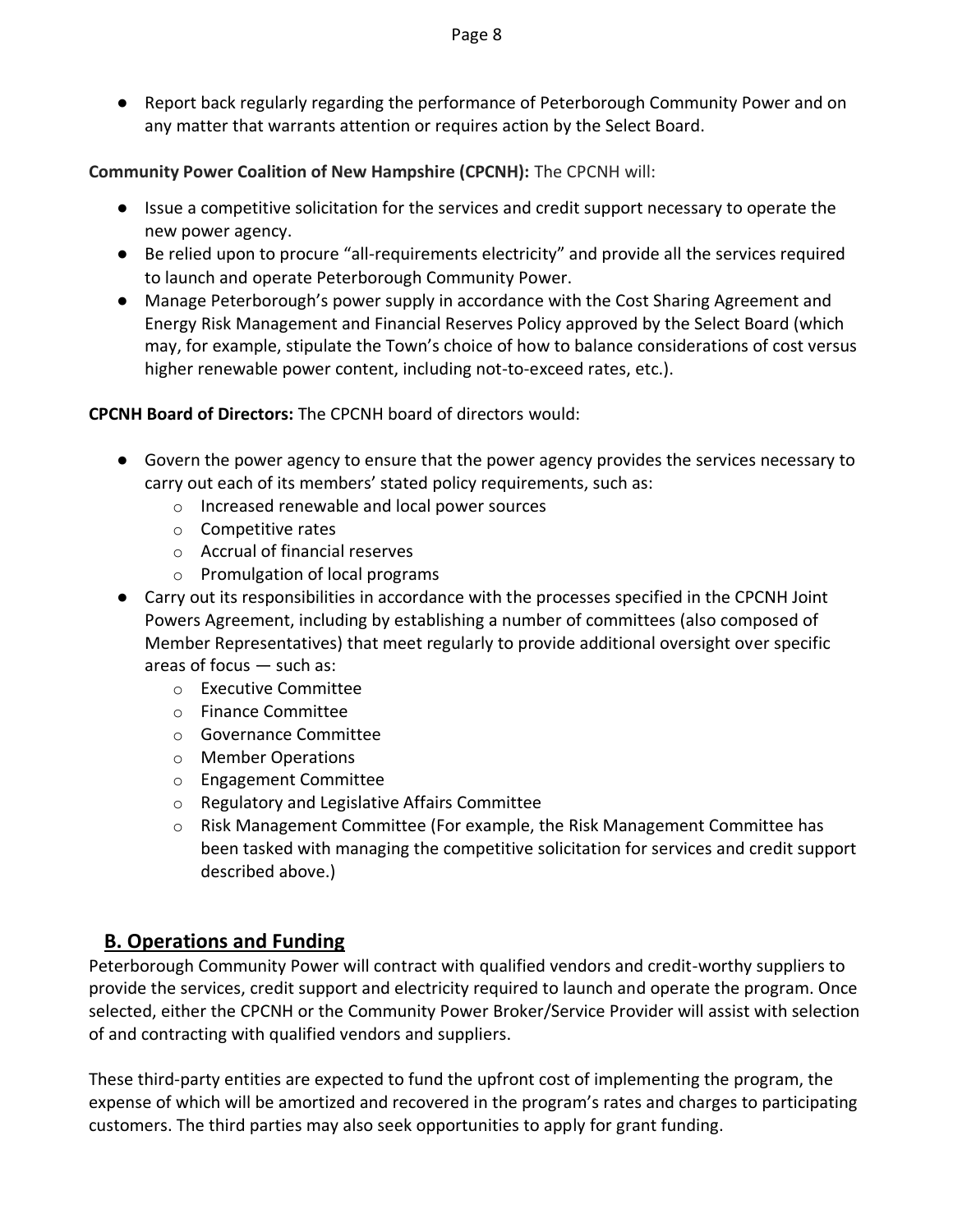Services provided by third-party entities required to launch and operate the program will include:

- Portfolio risk management services (direct [Coalition model] or by the Competitive Electric Power Supplier [Broker model])
- Wholesale supplier services direct [Coalition model] or by the Competitive Electric Power Supplier [Broker model])
- Financial services
- Electronic data interchange with the utilities
- Customer data management and billing services
- Customer notification and relationship management services (e.g., call center or website)
- Additional support services pertaining to management and planning, budgeting and rate setting, local project development support, regulatory compliance, and legislative and regulatory engagement services on matters that could impact the program and participating customers

Peterborough Community Power will provide "all-requirements" electricity supply for its customers, including all the electrical energy, capacity, reserves, ancillary services, transmission services to the extent not provided by Eversource, transmission and distribution losses, congestion management, and other services or products necessary to provide firm power supply to participants and meet the requirements of New Hampshire's Renewable Portfolio Standard [\(NH RSA 362-F\).](about:blank) Electricity supply contracts will be executed or guaranteed by investment-grade entities, and suppliers will be required to maintain sufficient insurance and meet appropriate performance levels.

Additionally, [NH RSA 53-E](about:blank) provides Community Power programs with authorities pertaining to meter ownership, meter reading, billing, and other related services. These authorities provide Peterborough Community Power with the ability to help customers adopt and use innovative technologies (for example, building management systems, smart thermostats, backup battery storage systems, or controllable electric vehicle chargers) in ways that save money, enhance resiliency of the grid, and decarbonize our power supply.

However, the implementation of these authorities is expected to take time, as it requires the NHPUC to adopt enabling rules and coordination with Eversource to adapt existing meter and billing system processes.

# <span id="page-8-0"></span>**C. Rights and Responsibilities of Program Participants**

All participants will have the customer protection provisions of the law and regulations of New Hampshire, including the right to question billing and service quality practices. Customers may ask questions of and register complaints with the Town of Peterborough, Eversource, and the NHPUC.

Peterborough Community Power shall maintain the confidentiality of individual customer data in compliance with its obligations as a service provider unde[r RSA 363:38](about:blank) (Duties and Responsibilities of Service Providers) and other applicable statutes and NHPUC rules. Confidential data includes customers' name, service address, billing address, telephone number, account number, payment information, and electricity consumption that can identify, singly or in combination, a specific customer. This data will not be subject to public disclosure under [RSA 91-A](about:blank) (Access to Governmental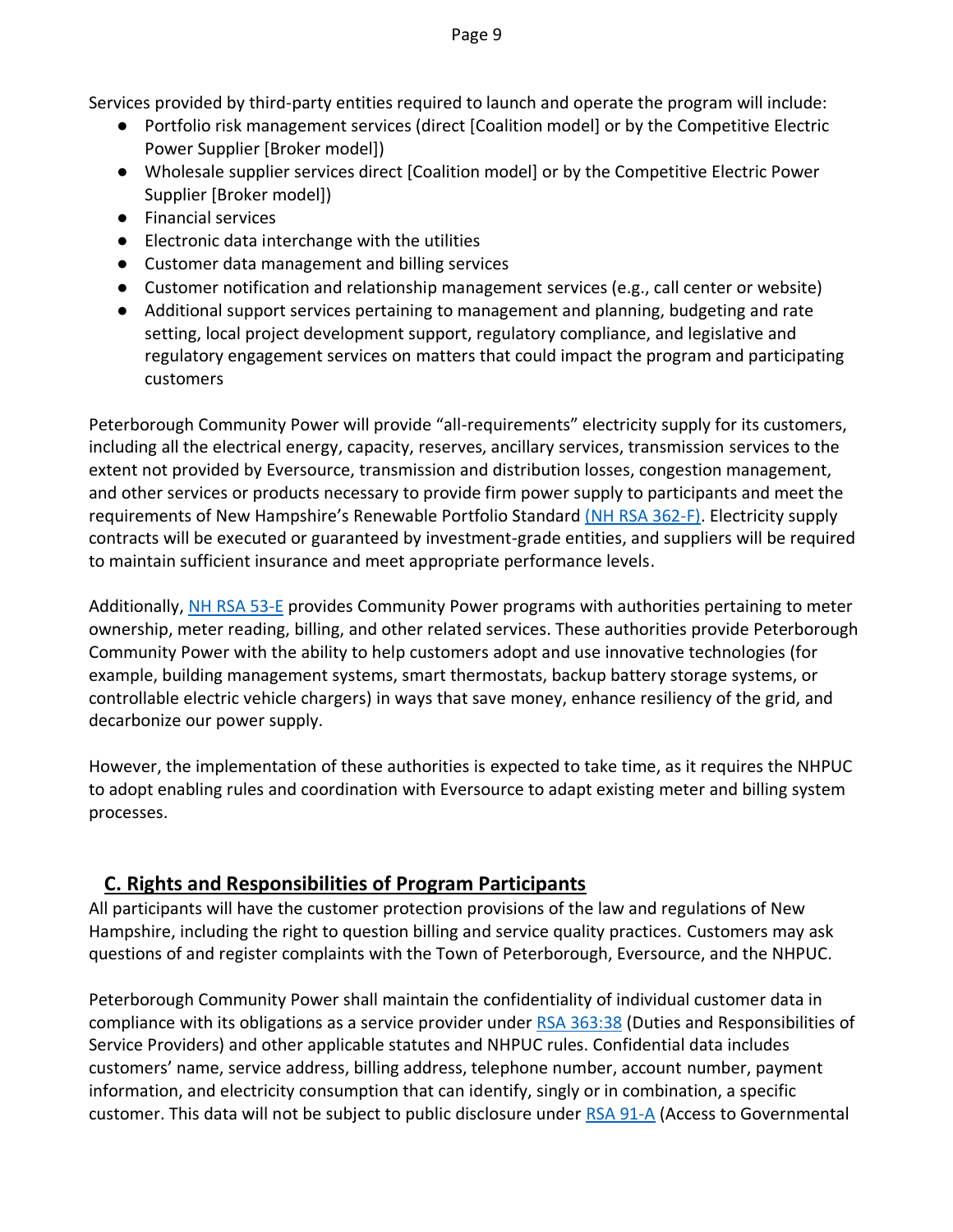#### Page 10

Records and Meetings). Suppliers and vendors for Peterborough Community Power will be contractually required to maintain the confidentiality of individual customer data pursuant to [RSA](about:blank)  [363:38, V\(b\).](about:blank)

Aggregate data that does not compromise confidentiality of individual customers may be released at the discretion of Peterborough Community Power and as required by law or regulation.

Participants will continue to be responsible for paying their electricity bills. Failure to do so may result in a customer being transferred from Peterborough Community Power back to Eversource for default energy service, payment collections, and utility shut offs under procedures subject to oversight by the NHPUC.

Participants are responsible for requesting any exemption from the collection of any applicable taxes and must provide appropriate documentation of exemptions to Peterborough Community Power.

## <span id="page-9-0"></span>**D. Contractual and Legal Requirements**

#### <span id="page-9-1"></span>**1. Methods of Entering into and Terminating Agreements**

This Community Power Plan authorizes the Select Board to negotiate, enter into, modify, enforce, and terminate agreements as necessary for the implementation and operation of Peterborough Community Power.

#### <span id="page-9-2"></span>**2. Rate Setting, Costs, Enrollment Process, and Options**

Customers who choose not to participate in Peterborough Community Power shall not be responsible for any costs associated with the program.

Peterborough Community Power will launch only if it is able to offer residential default rates that are initially lower than or competitive with those offered by Eversource. Thereafter, the program will strive to maintain competitive rates while working to achieve the program's goals as set forth in this Community Power Plan and modified as needed at the direction of the Select Board. (See Appendix 3 for more information on rate setting and energy procurement cycles as used by Eversource.)

The Select Board will adopt an Energy Risk Management Policy and Financial Reserve Policy to govern the program's power procurement cost and rate-setting decisions. Rates will be set at a level such that revenues from participating customers are projected to meet or exceed the ongoing operating and capital costs of the program.

To ensure the financial stability of Peterborough Community Power, a portion of revenues will be deposited in a financial reserve account. In general, the fund will be restricted for uses such as: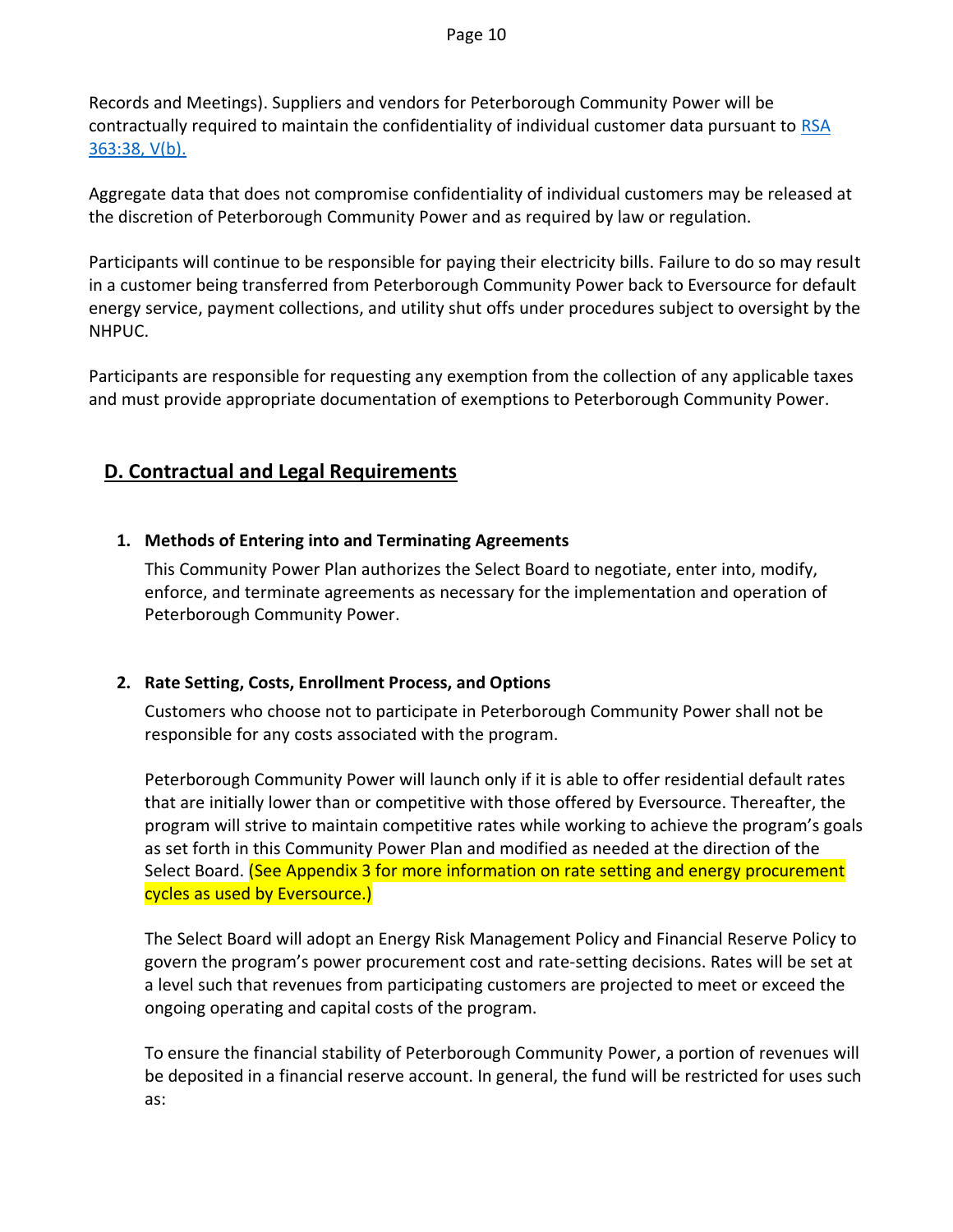- **In the near term**, maintain competitive customer rates in the context of price fluctuations in the electricity market and other factors.
- **In the medium term**, as collateral for power purchase agreements (including for the development of new renewable projects), and for additional credit enhancements and purposes that lower the program's cost of service.
- **Over the long term**, directly fund other program financial requirements or augment the financing for development of new projects and programs in the later years of the program, subject to the Select Board's approval.

As required by law, the program will set rates that ensure the equitable treatment of all classes of customers, subject to any differences arising from varying opportunities, tariffs, and arrangements in Eversource's distribution franchise territory. In other words, customers will be treated the same based on their circumstances.

Changes to the program's default service rates shall be set and publicly posted in accordance with state rules at least 30 days in advance of any rate change.

After approval of this Community Power Plan and before the launch of Peterborough Community Power, all electricity customers in the Town of Peterborough will be sent notifications regarding the program and offered the opportunity to participate:

- **Customers currently on Eversource default service** will be notified, provided the opportunity to decline participation, and thereafter transferred to Peterborough Community Power if they do not "opt-out".
- **Customers already served by Competitive Electric Power Suppliers** will receive notifications describing the program (along with a warning that early termination fees may apply with some supplier) that give them the opportunity to opt into the program.

All notices will be mailed to customers at least 30 days in advance of program launch and provide instructions for customers on how to opt-out or request to opt-in to the program (for example, by return postcard, calling a phone number or using a web portal). All such information and notifications will also be made available on the Town's website section established for the Community Power Program.

Optional products such as increased renewable power content beyond the Renewable Portfolio Standard (RPS) content of the program's default supply product and other energy services, may be offered on an opt-in basis.

After launch, the program will periodically send notices to inform new Eversource default service customers about the default service rates of Eversource and Peterborough Community Power and will transfer new customers onto Peterborough Community Power's default service unless they choose to be served by Eversource or a competitive electric power supplier.

Customers who request to opt into the program may do so at the discretion and subject to the terms of Peterborough Community Power.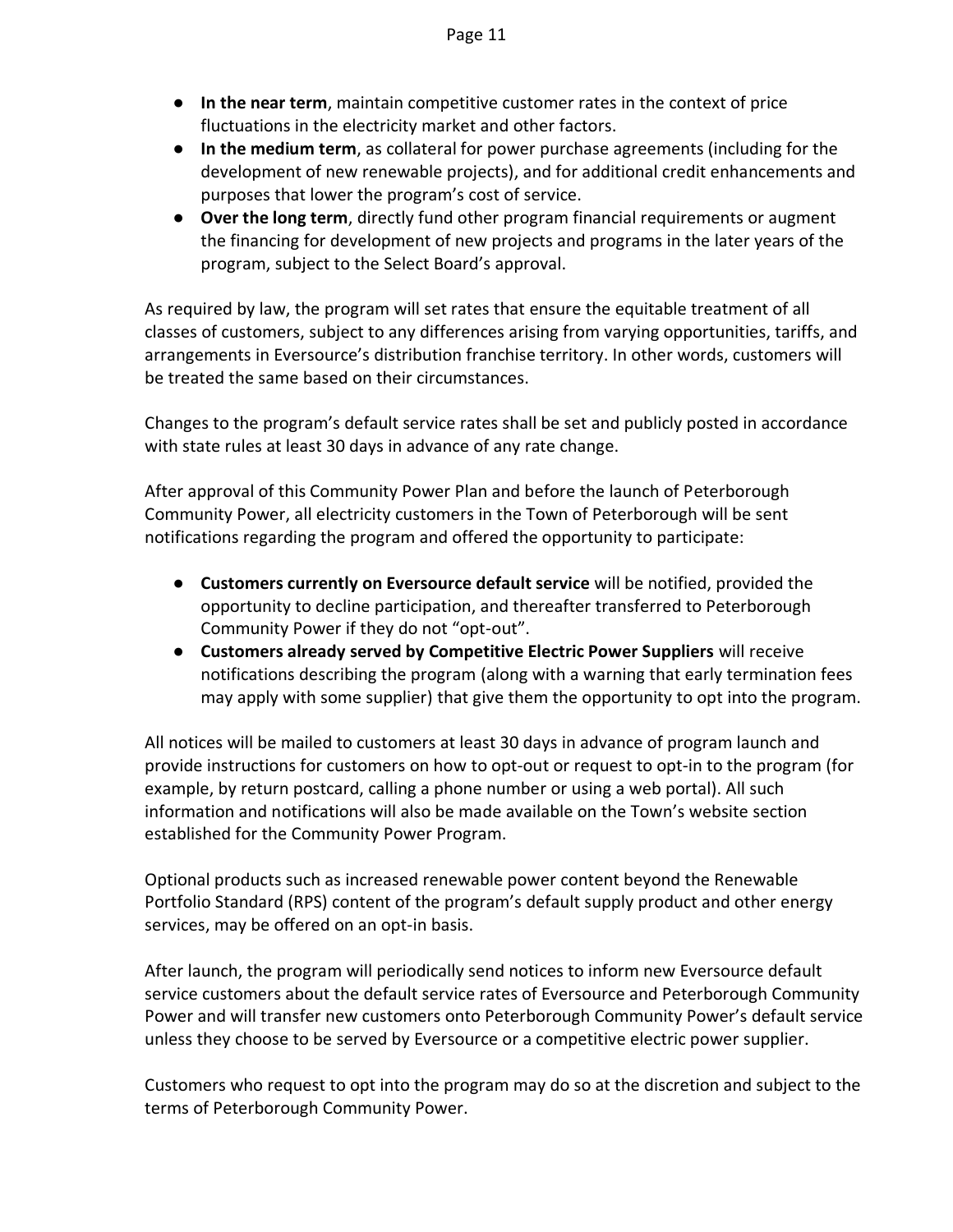Residents, businesses, and other electricity customers may opt out of participating in Peterborough Community Power default service by submitting a request to transfer back to Eversource default service or to a Competitive Electric Power Supplier of their choosing. Such requests much be submitted with adequate notice in advance of the customer's next regular meter reading by Eversource (in the same manner as if they were on utility-provided default service or as approved by the NHPUC). (Customers requesting a transfer on dates other than their next available regular meter reading date may be charged an off-cycle meter reading and billing charge.)

Customers that have opted into an optional product offered by Peterborough Community Power may switch back to the Peterborough Community Power default or to the Eversource default or may take service from a competitive electric power supplier subject to any terms and conditions of the optional product. Such terms and conditions will be disclosed in advance and as part of the service agreement.

#### <span id="page-11-0"></span>*3.* **Ensuring Discounts for Electric Assistance Program Participants**

Income-eligible households can qualify for discounts on their electric bills under the Electric Assistance Program. Peterborough Community Power will support income-eligible customers who enroll in the Electric Assistance Program to receive their discount.

Electric Assistance Program discounts are funded by all ratepayers as part of the Systems Benefits Charge, which is charged to customers and collected by the distribution utilities (Eversource for Peterborough).

At present, the NHPUC and utilities only support provision of the discount to individual customers when the customer's electricity supply charges are billed through the distribution utility, Eversource. Peterborough Community Power consequently will rely on Eversource to bill all customer accounts enrolled in the Electric Assistance Program. This represents no change in the provision or funding of this program.

This arrangement may be revisited if, at some point in future, the NHPUC approves rules that enable Community Power programs to provide Electric Assistance Program customers with their discount directly.

#### <span id="page-11-1"></span>**4. Net Metering Policies and Group Net Metering Policies**

In accordance with [RSA 362-A:9, II,](about:blank) Community Power programs may determine the terms and conditions for net metering. To support the development of distributed energy resources within Peterborough, Peterborough Community Power will seek to offer net metering terms and conditions -- for standard, alternative, and group net metering. For example, community solar falls under group net metering.

To ensure net metering customers can make a fully informed decision on their participation in Peterborough Community Power, relevant Peterborough Community Power education and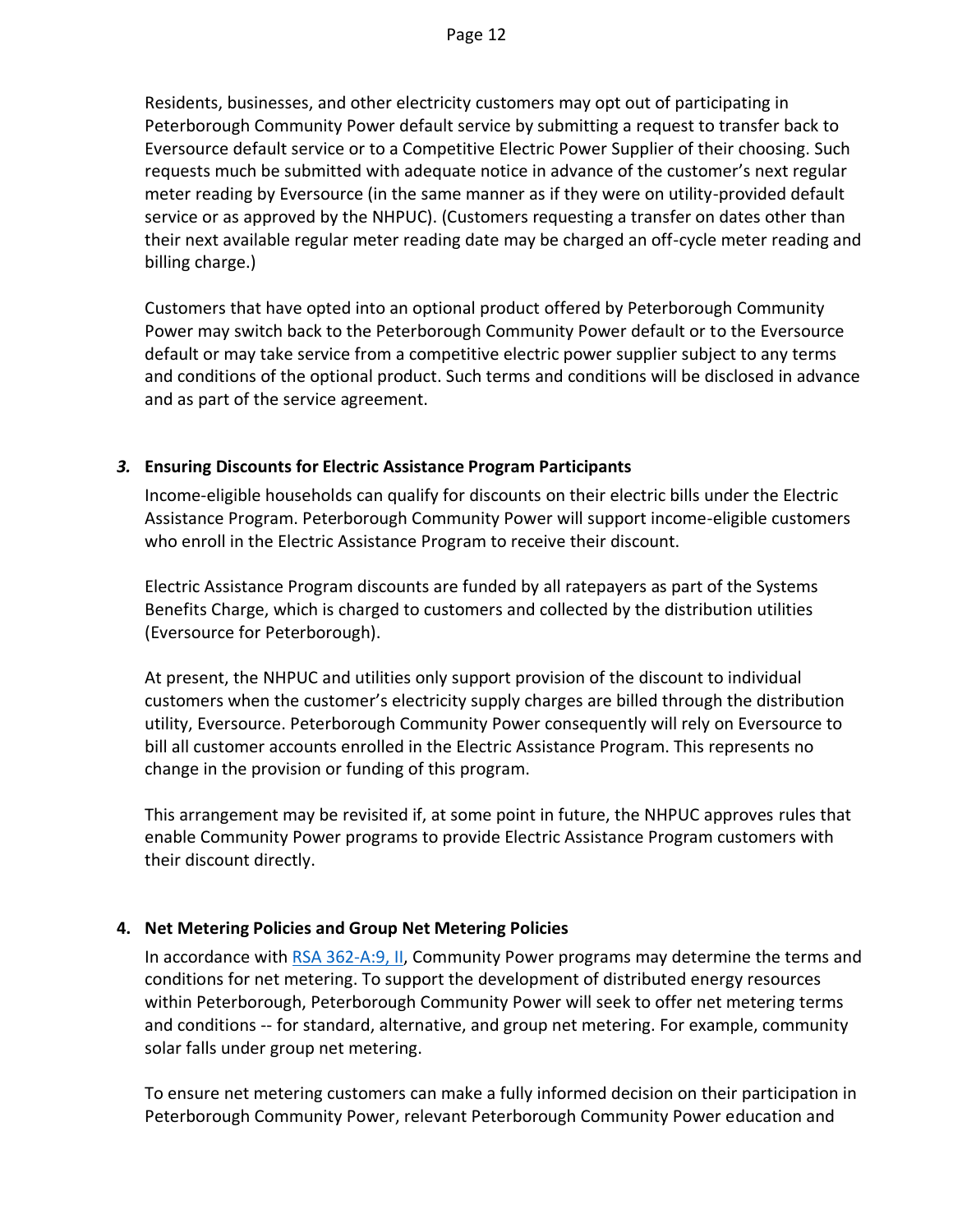outreach materials will clearly communicate all differences between the net metering value and operation provided by Peterborough Community Power and Eversource default service.

Peterborough Community Power will also evaluate how proposed or implemented changes to the utility metering or billing infrastructure may create new opportunities to enhance net metering benefits. The enabling services and strategies that Peterborough Community Power may pursue, to benefit and encourage customers to adopt distributed generation, include but are not limited to:

- Dual-billing customer-generators separately for supply services
- Offering time-varying rates and alterative credit mechanisms to compensate customers for surplus generation
- Streamlining the establishment of new Group Net Metering and Low-Moderate Income Solar Project groups
- Facilitating interval meter and Renewable Energy Certificate (REC) meter installations for customer-generators
- Engaging at the Legislature and NHPUC to advocate for upgrades and reforms to metering and billing infrastructure and business processes to enable Net Energy Metering and other innovative services to benefit customer-generators

#### <span id="page-12-0"></span>**5. Termination of the Program**

There is no planned termination date for Peterborough Community Power.

Peterborough Community Power may be terminated by majority approval of those present and voting at Town Meeting. If so terminated, Peterborough Community Power would cease operations after satisfying any obligations contractually entered into prior to termination, at which point participating customers would either be transferred to default service provided by Eversource or to a Competitive Electric Power Supplier of their choosing.

Peterborough Community Power will provide at least 90 days advance notice or as otherwise required in administrative rules adopted by the NHPUC regarding the potential or planned termination of the program to participating customers, the NHPUC, and Eversource.

Upon termination, the balance of any funds accrued in the program's financial reserve fund and other accounts, if any, would be available for distribution or application as directed by the Select Board and in accordance with any applicable law and regulation.

## <span id="page-12-1"></span>**E. Public Approval Process and Next Steps**

Peterborough's Community Power Task Force developed this Community Power Plan with input from the public, as required under [NH RSA 53-E.](about:blank)

The Community Power Task Force has determined that this plan satisfies applicable statutory requirements and is in the best long-term interest of the Town of Peterborough and residents, businesses, and other ratepayers. As such: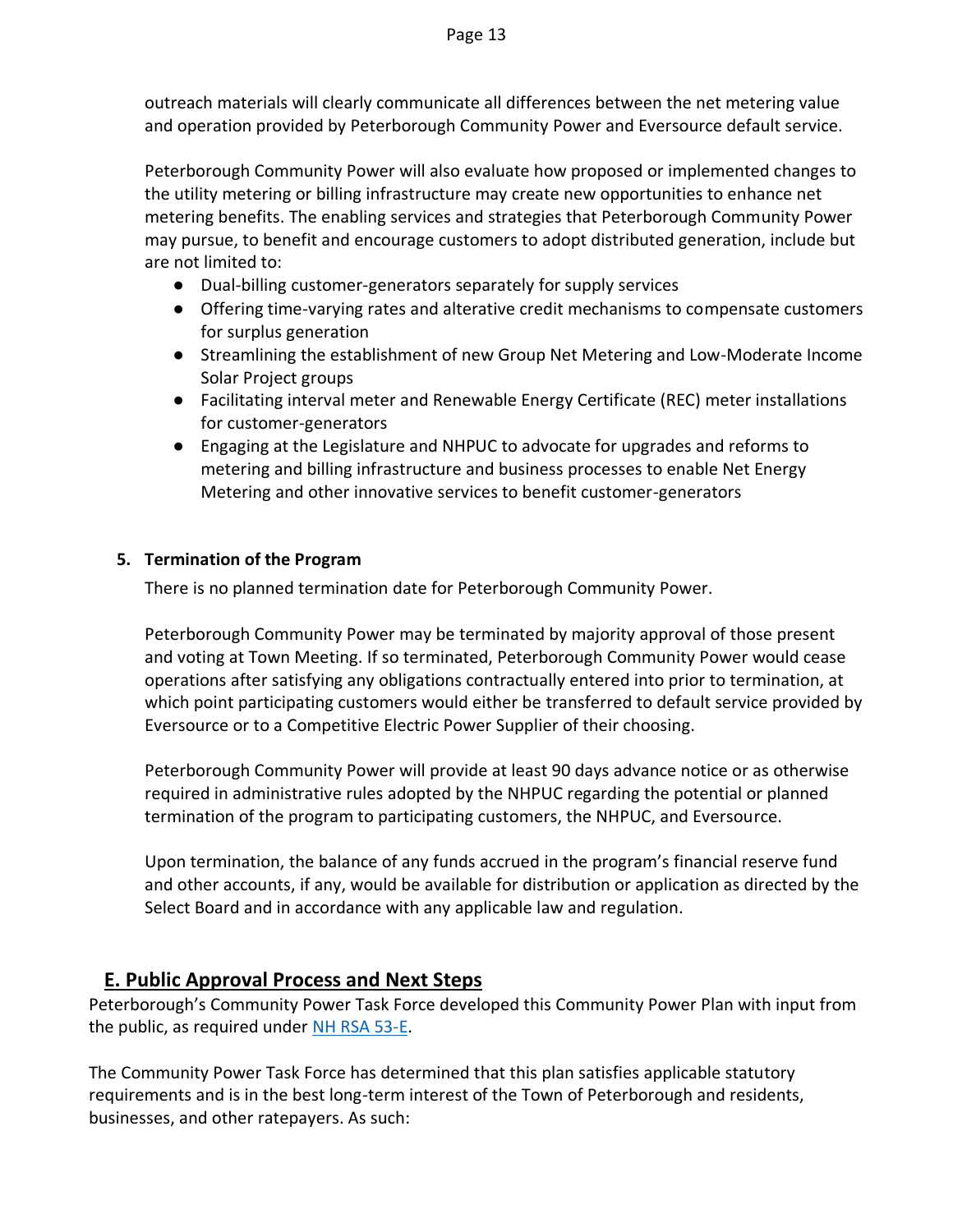- 1. The Community Power Task Force may now submit this Community Power Plan for consideration by the Peterborough Select Board and, in turn, at Town Meeting.
- 2. Adoption of this Plan at Town Meeting, by majority approval of those present and voting, will establish Peterborough Community Power as approved with statutory authorities defined under NH RSA 53-E:3.
- 3. Future decisions made by the Select Board regarding how to implement and operate Peterborough Community Power, including the execution of any agreements, will be made at duly noticed public meetings.

The Town will submit this plan to the NHPUC to ensure compliance with applicable statutes and rules and will submit the plan to Eversource and the NH Office of the Consumer Advocate on the same day. The NHPUC has 60 days to approve or disapprove the plan, under a process that allows for public comment on the plan. If the NHPUC identifies areas where the plan needs to be revised, the Select Board will update the plan and resubmit it for approval to the NHPUC.

Additionally, the program will not launch until the NHPUC adopts administrative rules governing Community Power. Such rules are needed, for example, to authorize the Town of Peterborough to request access to additional customer data from Eversource that will be needed to implement and administer Peterborough Community Power.

The NHPUC has recently voted to proceed with an initial proposal for administrative rules, by approving the petition for rulemaking and rules proposed by the Community Power Coalition of New Hampshire, and Peterborough Community Power will participate in the Commission's public review process.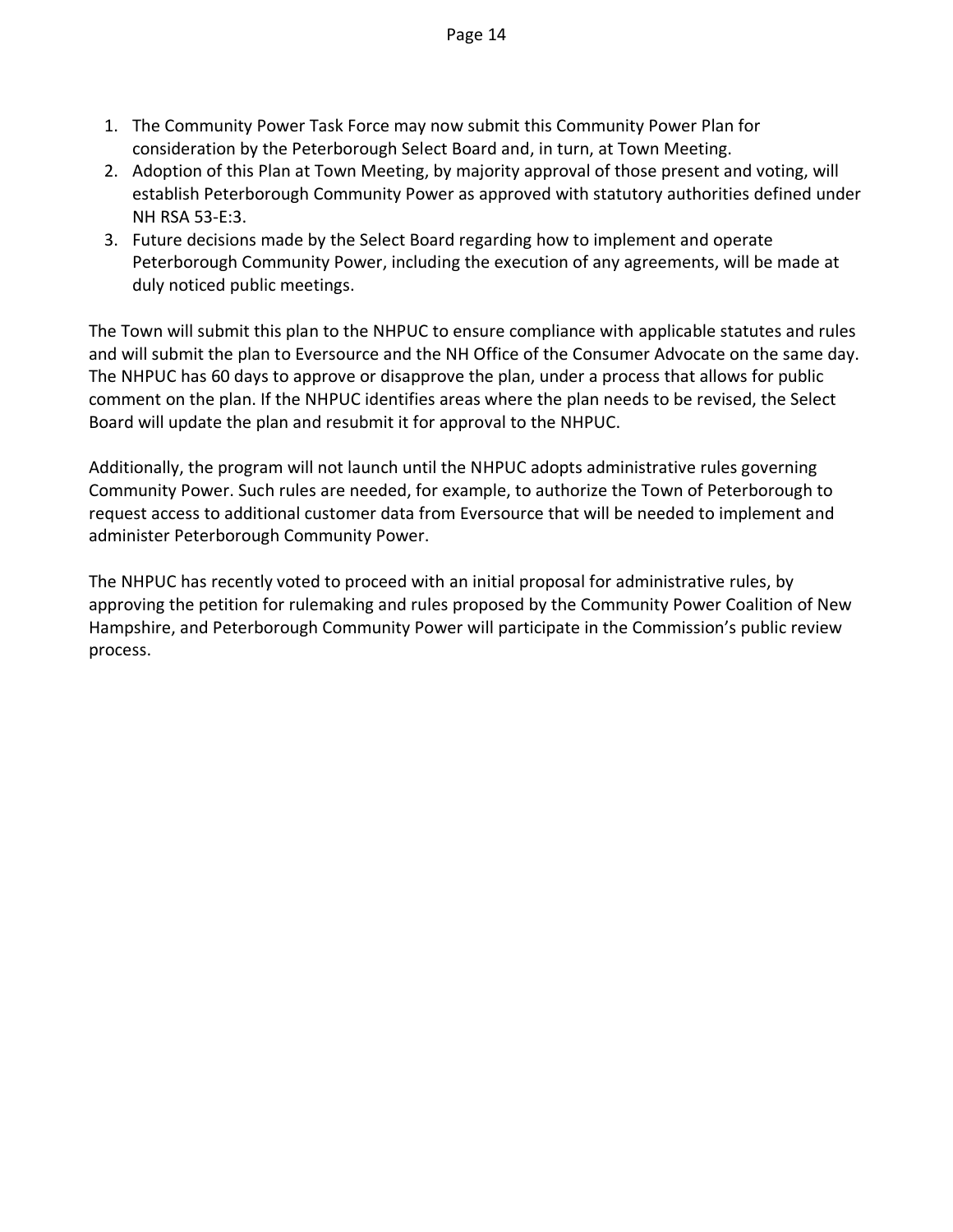# **Appendices**

# <span id="page-14-1"></span><span id="page-14-0"></span>**Appendix 1: Definition of Terms and Reference Links**

*Words or terms in* **bold** *are defined in this Appendix*

# **General Energy and Community Power Definitions**

**Aggregation:** The process of selecting a mix of energy sources available on the wholesale electricity market to make available sufficient energy to meet the needs of a group of retail customers. The mix of sources allows for control of availability, renewable energy content and cost[. Enabling Legislation](about:blank)  [53-E \(1996\), NH Code of Administrative Rules \(2002\).](about:blank) *Aggregation is best left to the professionals who know the wholesale market but are also responsive to the renewable energy goals of Peterborough Community Power.*

**Aggregator:** Any person or entity, other than a utility, that aggregates electric load or serves as a **Broker** on behalf of a **Competitive Electric Power Supplier**, an individual customer, a group of customers, or any combination thereof (such as Peterborough Community Power). An aggregator does not take ownership of the electricity. [List of NH Aggregators.](about:blank) *Peterborough Community Power will use an aggregator to help obtain electricity from various electricity generators to create the four electricity mixes that will be offered to our residential and commercial customers.*

**All-Requirements Electricity or All-Requirements Electricity Supply Service:** Electricity and everything else that is needed to provide it reliably to the customer (such as **Capacity**, ancillary services, transmission services, transmission and distribution losses, congestion management) while also meeting all the regulatory requirements, especially the state's **Renewable Portfolio Standard** (RPS). The RPS is met by either acquiring Renewable Energy Certificates or making Alternative Compliance Payments.

#### **Alternative Compliance Payments (ACP):** See **Renewable Energy Fund**.

**Broker:** Energy brokers are intermediaries between **Competitive Electric Power Suppliers** and their clients. Brokers do not own or distribute energy and they are not allowed to sell energy directly to you. They simply present the rates of a wholesaler, or supplier. *The Town of Peterborough has used a broker to aggregate 70% to 100% renewable energy to power the town's municipal buildings since 2013.*

**Capacity:** The ability to generate electricity and provide Electric Power to the distribution grid. . There is market for capacity in New England, in addition to the electric energy market. Capacity costs are part of **All-Requirements Electricity** and are reflected in the electricity supply rates.

**Community Choice Aggregator (CCA)** aka **Community Power:** Recently allowed in New Hampshire as an alternative to utility-supplied electricity, Community Power allows towns to acquire electricity (with the help of an **Aggregator**) and supply it to their residential and commercial customers. The utility (in our case, Eversource) continues to be responsible for distributing the electricity and maintaining the power lines. Enabling legislation: [NH RSA 53-E.](about:blank)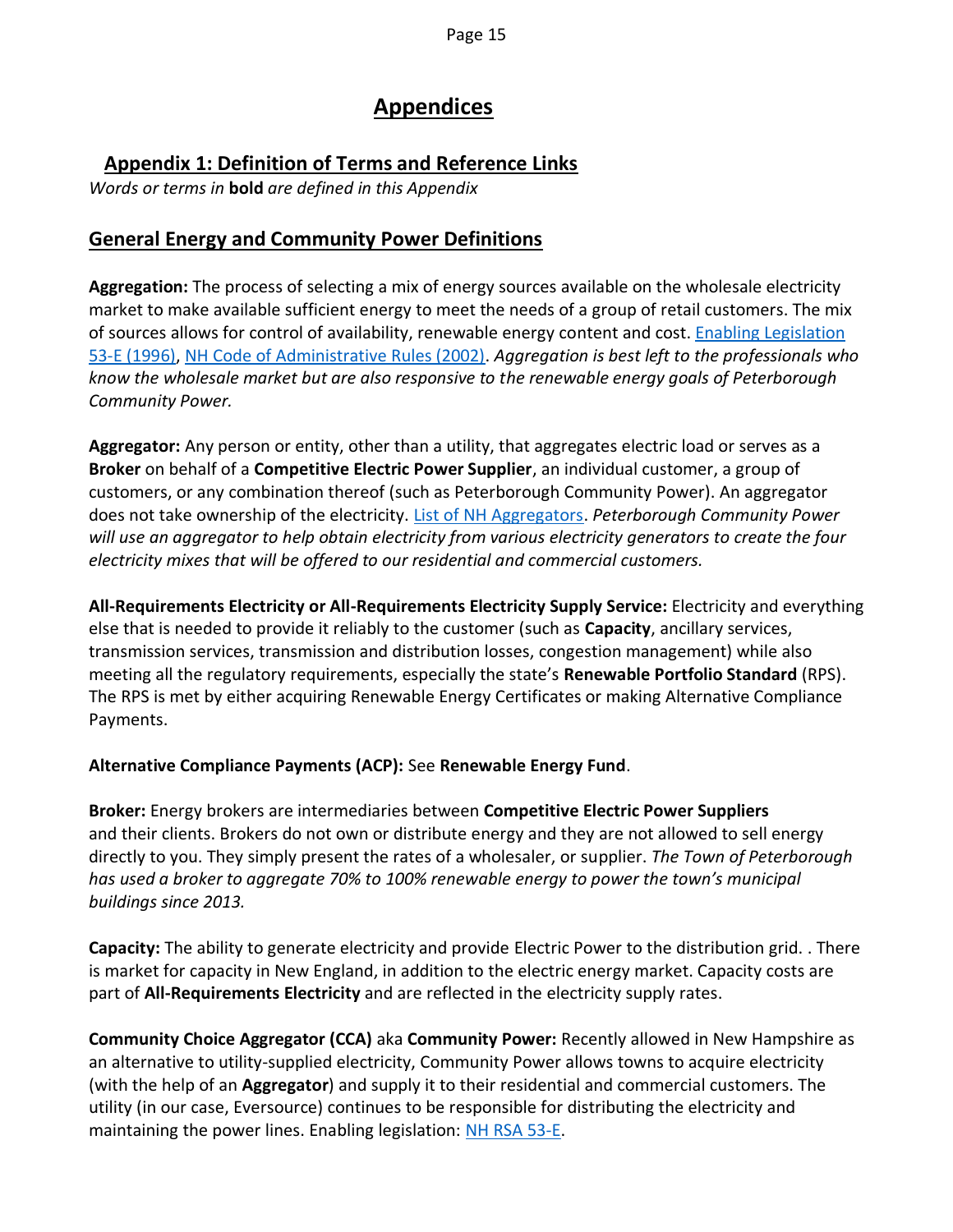**Community Power Coalition of New Hampshire (CPCNH):** A nonprofit **Joint Powers Agency** that was formed in 2021 to jointly implement and operate **Community Power** programs. CPCNH membership now comprises 17 towns/cities plus one county. *The CPCNH is a forceful advocate for Community Power in New Hampshire and intends to act as an aggregator for its members.*

**Competitive Electric Power Supplier (CEPS):** An entity that sells or offers to sell **All-Requirements Electricity** to retail customers, including **Net Meter** customers, using the transmission or distribution facilities of a utility. These entities are one type of **Load Serving Entities (LSEs)** that are market participants in the regional wholesale electricity market administered by **ISO New England**.

**Demand:** The level of electricity consumption, measured in kilowatts (kW) or megawatts (MW) at any given time (see Load).

**Electricity Supply Agreement (ESA):** Also known as "Electricity Service Agreement", "Electric Supply Agreement", or "Energy Supply Agreement" (all used interchangeably). An ESA is an agreement which commits the energy supplier to provide **All-Requirements Electricity**.

**Energy Supplier:** Anyone who supplies electricity to customers, such as the actual electricity generators (owners of power generation), **brokers**, **aggregators**, and pools that arrange for the supply of electricity generation to meet retail customer demand, which may be municipal or county entities. *Peterborough Community Power will be the Energy Supplier listed on your Eversource Bill.*

**Grid:** The network of the transmission lines, substations, and associated equipment of an electric power system which enables the delivery of electric energy to the customer. The operation of the grid in New England is by ISO-New England. The grid has an additional property, that of **Capacity,** which is the ability to generate and supply power to the grid. There are markets for both Energy and Capacity. In addition, utilities (like Eversource) and **LSEs** must acquire sufficient **Renewable Energy** to meet the **Renewable Portfolio Standard** (RPS) with **Renewable Energy Certificates** (REC) or pay into the **Renewable Energy Fund (RPS)**.

**Group Net Metering:** Provides the ability of a net-metered "host" to share the proceeds of the selfgenerated power with non-net metered customers (a "group"), if they all belong to the same utility. A group can be a single person, multiple customers, or even a low to moderate income community solar project. [PUC Group Net Metering Page](about:blank) [Net Metering Tariff Overview](about:blank)

**ISO New England:** An independent, not-for-profit company authorized by the Federal Energy Regulatory Commission (FERC) ensuring the constant availability of competitively priced wholesale electricity by managing the transmission lines in Connecticut, Rhode Island, Massachusetts, Vermont, New Hampshire, and most of Maine. *Aggregators go to the wholesale market overseen by ISO New England to buy the mix of energy they need for their clients.*

**Joint Powers Agency:** A new governmental body created when separate governmental agencies (such as towns, counties, school districts, water districts, etc.) contract with each other for the purpose of joint cooperative action. NH Rev Stat § 53-A:3 - [Joint Exercise of Power.](about:blank) *The Community Power Coalition of New Hampshire (CPCNH) is a Joint Powers Agency formed for the purpose of providing*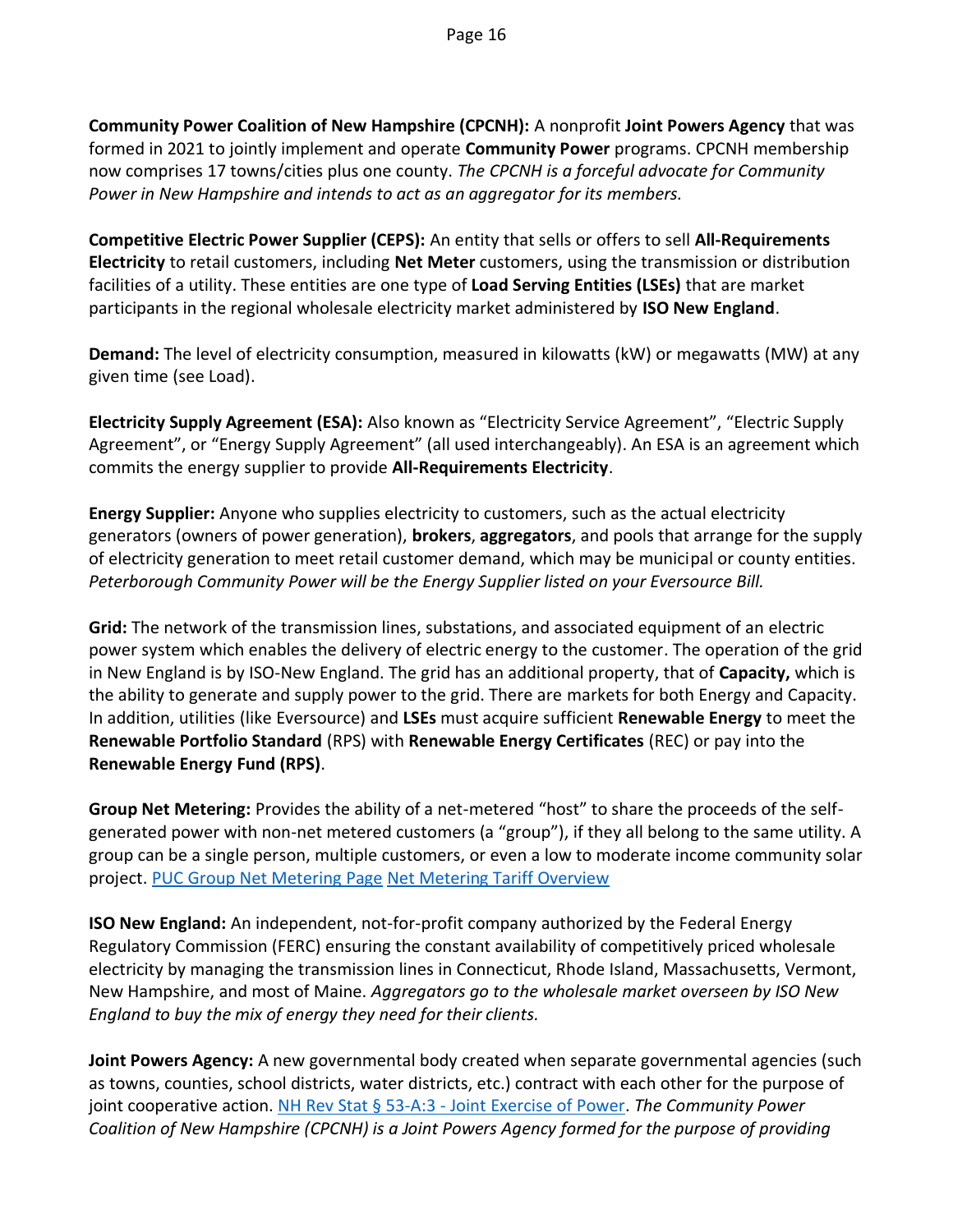*community power service to its members.*

**Load:** Electrical "Load" is defined as the level of electric power required from the distribution **grid**, as measured in kilowatts (kW) or megawatts (MW), to be used by end customers.

**Load Serving Entities (LSEs):** Organizations that directly supply retail customers with electricity. Most LSEs in New Hampshire are **Competitive Electric Power Suppliers** (CEPS). LSEs typically are responsible not only for procuring **All-Requirements Electricity** for their retail customers, but also the **Capacity** necessary to guarantee a reliable electricity supply.

**Net Energy Metering (NEM):** Net Energy Metering is a program using a special bi-directional **Net Meter** that measures how much energy produced by your electric generating equipment (solar, wind, hydro) is sent back onto the grid and how much electricity is pulled from the grid for your use. The NEM rate schedule (tariff) determines how much you are paid for the electricity you sold to the grid. PV systems installed after 2017 have different, less generous, compensation (NEM 2) from those installed before 2017 (NEM 1) \*\*.

[\\*PUC Net Metering Page](about:blank) \*[\\*Net Metering Tariff Overview](about:blank)

**Net Energy Metering, Standard (NEM 1.0):** A rate schedule for owners of solar arrays (or other renewable energy sources) that compensates the customer for excess energy that is sent back to the grid. NEM 1.0 is for installations brought online before September 1, 2017, and sets the rate to include the full retail value of the energy, distribution, transmission, system benefit charge and stranded cost charge. Excess kWh could be banked (in summer when production is higher) and used later to offset usage when production is lower (winter).

**Net Energy Metering, Alternative (NEM 2.0):** A rate schedule for owners of solar arrays (or other renewable energy sources) that compensates the customer for excess energy that is sent back to the grid. NEM 2.0 is for installations brought online on September 1, 2017, or later and sets the rate to include the full retail value of the energy and transmission charges, 25% of distribution and 0% of system benefit charge and stranded cost charge. Excess production is not banked for later use but is converted to monetary credit that can be carried forward.

**Net meter, bi-directional:** Used in conjunction with a solar array (or other renewable energy system), a net meter is an advanced electric meter capable of measuring electricity flowing both from the grid and excess energy production back to the grid. It is used to record how much electricity has been "purchased" from the grid as well as the customer's "sales" of renewable electricity to the utility. Older bi-directional meters had wheels that would "spin backwards" (to the left) when the PV panels were producing excess energy. Modern electronic meters have replaced the mechanical wheel with a simulated animation, and some models may also be capable of recording values and the time of day, making possible enhanced time-of-use rate schedules.

**New England Power Pool Generation Information System (NEPOOL GIS):** Issues and tracks **Renewable Energy Certificates (RECs)** for all MWh of generation and consumption of renewable energy in the ISO New England control area, as well as imported MWh from adjacent control areas. *There were over 22 million RECs issued by NEPOOL GIS in 2021.*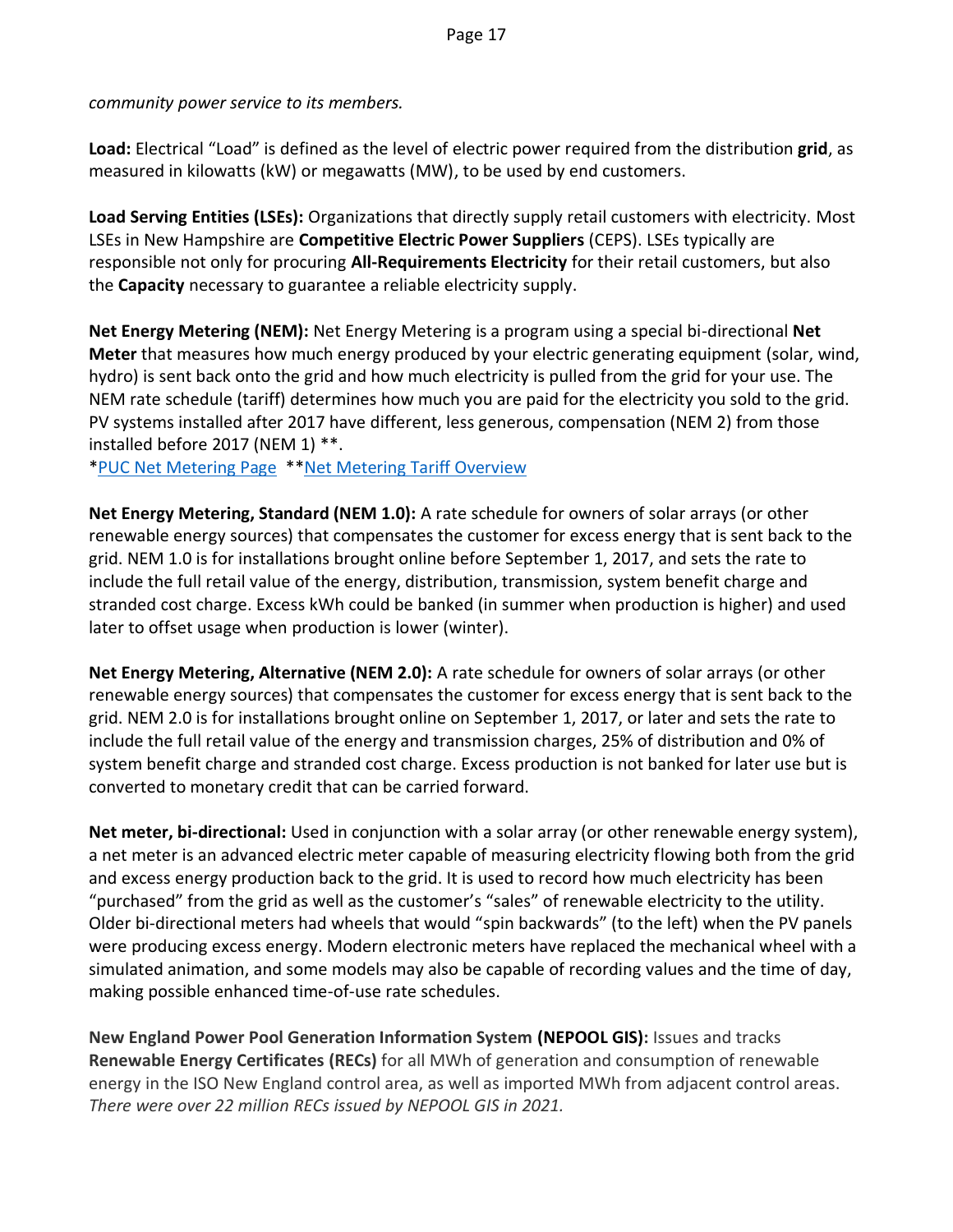**Public Utility Commission (PUC):** Public Utility Commissions are governmental bodies created to regulate the rates, quality of service, finance, accounting, and safety provided by utilities that provide electricity, natural gas, water, and sewer. The PUC sets the rules under which utilities operate. ["NHPUC's mission](about:blank) is to ensure that customers of regulated utilities receive safe, adequate and reliable service at just and reasonable rates." *Peterborough Community Power will not be able to start supplying energy to Peterborough until the New Hampshire PUC issues rules for implementing Community Power Plans.*

**Renewable energy:** Energy that is created from an energy source that is renewed through a natural process. Solar (both photovoltaic and solar-thermal), wind (terrestrial and off-shore), hydropower, geothermal, and biomass (including renewable natural gas) are considered renewable. Coal, petroleum, natural gas, and nuclear are considered non-renewable energy sources.

**Renewable Energy Fund:** "Electric service providers who cannot obtain sufficient quantities of RECs for a given compliance year are required to make Alternative Compliance Payments, or ACPs. ACPs provide the funding for the Renewable Energy Fund, the purpose of which is to support thermal and electrical renewable energy initiatives." [Source.](about:blank) The Renewable Energy Fund, administered by the NHPUC, distributes funds through rebate programs or competitive grant solicitations for a variety of residential, commercial, industrial, or community solar projects. See info a[t NHPUC](about:blank) and the [2021 REF](about:blank)  [Annual Report.](about:blank)

**Renewable Portfolio Standard (RPS):** Utilities are required to provide electricity (in a "portfolio" of renewable and non-renewable sources) with a minimum percentage of Renewable Energy. Since 2008, the RPS has risen from 4% renewable to 22.5% in 2022. The maximum required percentage of renewable energy will be reached in 2025 (and beyond) at 25.2%. [RSA 362-F , NHPUC-RPS info.](about:blank) *The Town of Peterborough has passed a warrant article with a goal of 100% renewable electricity by 2030, which would not be met by Eversource's regular RPS-compliant mix.*

**Renewable Energy Certificate (REC):** To meet the **Renewable Portfolio Standard**, utilities must acquire Renewable Energy Certificates representing the amount of energy supplied to their customers (one Certificate = 1 MWh). Residential solar arrays also can generate RECs if the owner registers the system with NEPOOL GIS. Unregistered private energy production can be "claimed" by utilities without compensation, which lowers the value of all RECs. *Since electrons don't have tags to prove they were created from renewable sources, RECs are issued to the generators when they add electricity to the grid, and then transferred to utilities or aggregators when they draw it for distribution to their customers.*

**REC meter:** An electric meter that is placed to measure the output of a solar array or other renewable energy generation source and is installed in a manner compliant with utility requirements. [\(Eversource info on RECs\)](about:blank) *Home and business owners could make money from RECs by registering their solar arrays with NEPOOL GIS, in addition to monetary value obtained from Net Metering.*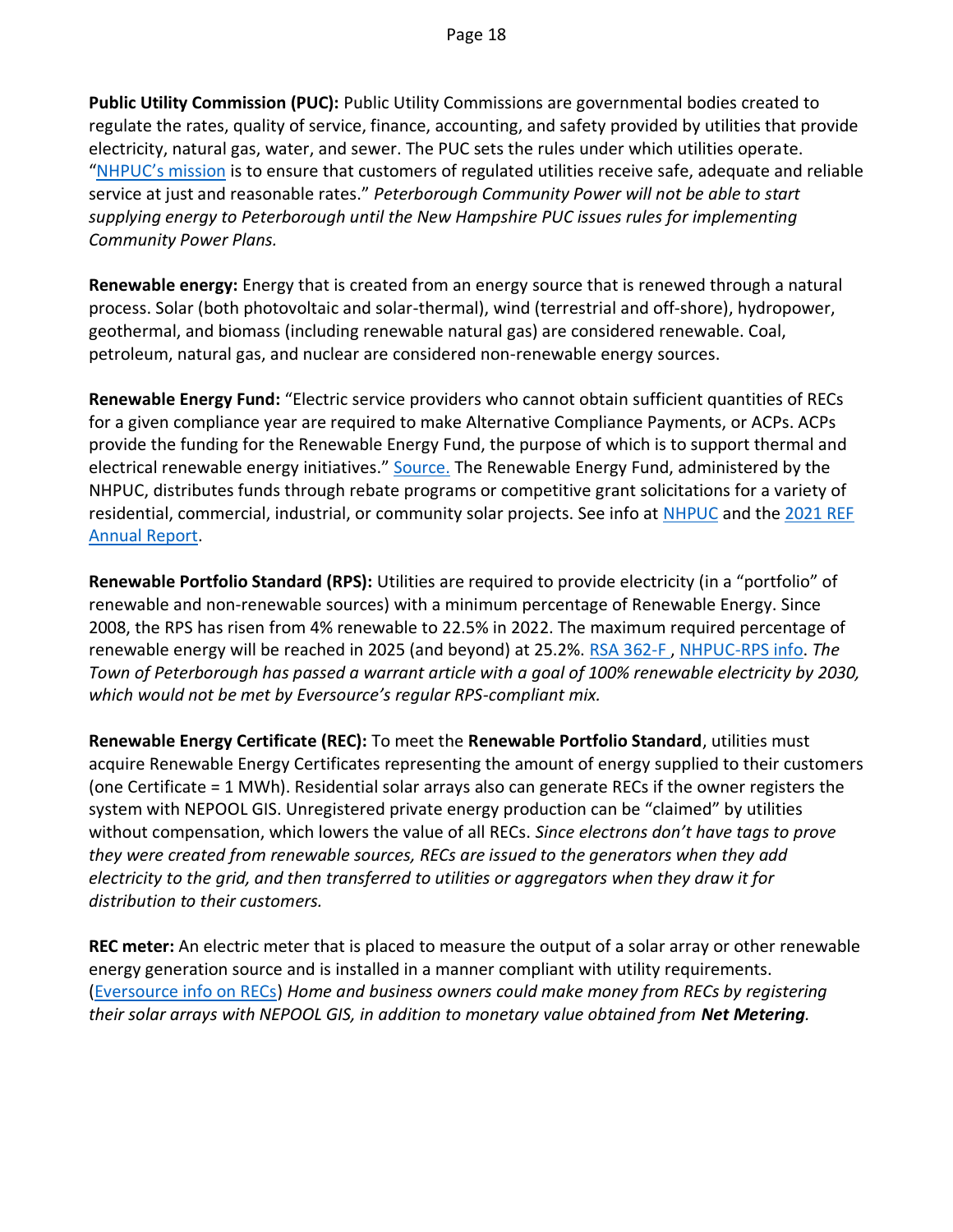# <span id="page-18-0"></span>**Appendix 2: Legislative Background and Local Control Authorities**

### **Electric Utility Restructuring Act: RSA 374-F**

In 1996, New Hampshire led the nation in being the first state to pass an Electric Utility Restructuring Act [\(RSA](about:blank) [374-F\)](about:blank), the purpose of which is excerpted in full below:

- *The most compelling reason to restructure the New Hampshire electric utility industry is to reduce costs for all consumers of electricity by harnessing the power of competitive markets. The overall public policy goal of restructuring is to develop a more efficient industry structure and regulatory framework that results in a more productive economy by reducing costs to consumers while maintaining safe and reliable electric service with minimum adverse impacts on the environment. Increased customer choice and the development of competitive markets for wholesale and retail electricity services are key elements in a restructured industry that will require unbundling of prices and services and at least functional separation of centralized generation services from transmission and distribution services.*
- *A transition to competitive markets for electricity is consistent with the directives of part II, article 83 of the New Hampshire constitution which reads in part: "Free and fair competition in the trades and industries is an inherent and essential right of the people and should be protected against all monopolies and conspiracies which tend to hinder or destroy it." Competitive markets should provide electricity suppliers with incentives to operate efficiently and cleanly, open markets for new and improved technologies, provide electricity buyers and sellers with appropriate price signals, and improve public confidence in the electric utility industry.*
- *The following interdependent policy principles are intended to guide the New Hampshire public utilities commission in implementing a statewide electric utility industry restructuring plan, in establishing interim stranded cost recovery charges, in approving each utility's compliance filing, in streamlining administrative processes to make regulation more efficient, and in regulating a restructured electric utility industry. In addition, these interdependent principles are intended to guide the New Hampshire general court and the department of environmental services and other state agencies in promoting and regulating a restructured electric utility industry.*

## **The Community Power Act: SB 286 and RSA 53-E**

To support the growth of competitive market services in alignment with The Electric Utility Restructuring Act, Senate Bill 286 and [RSA 53-E](about:blank) have authorized towns, cities and counties to launch Community Power programs that replace distribution utilities as default suppliers of electricity to retail customers. The purpose of RSA 53-E is excerpted below:

*"The general court finds it to be in the public interest to allow municipalities and counties to aggregate retail electric customers, as necessary, to provide such customers access to competitive markets for supplies of electricity and related energy services. The general court finds that aggregation may provide small customers with similar opportunities to*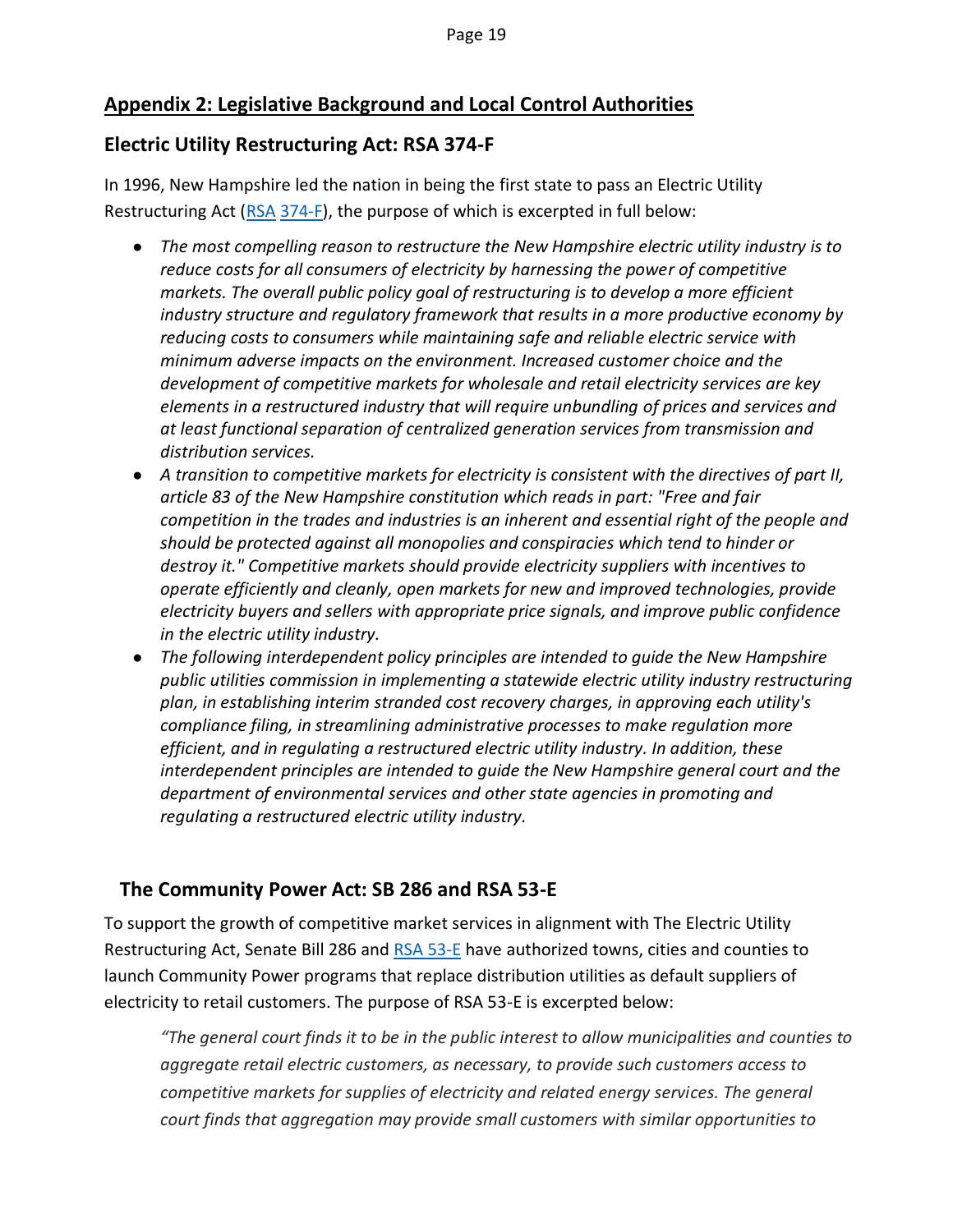*those available to larger customers in obtaining lower electric costs, reliable service, and secure energy supplies. The purpose of aggregation shall be to encourage voluntary, cost effective and innovative solutions to local needs with careful consideration of local conditions and opportunities."*

To achieve this purpose, RSA 53-E:3 allows Community Power programs to enter into agreements and provide for:

*"the supply of electric power; demand side management; conservation; meter reading; customer service; other related services; and the operation of energy efficiency and clean energy districts adopted by a municipality pursuant to RSA 53-F and as approved by the municipality's governing body."*

RSA 53-E:3-a further provides Community Power programs with authorities and regulatory pathways to offer more advanced meters for customers, and to provide for alternative customer billing options. Both metering and billing services are important means by which Community Power programs will be able to better engage customers and offer more innovative services that lower the energy expenditures and carbon emissions for individual customers and communities.

Lastly, and to enable all municipalities to work together to achieve this purpose, RSA 53-E:3 provides that "*such agreements may be entered into and such services may be provided by a single municipality or county, or by a group of such entities operating jointly pursuant to [RSA 53-A](about:blank)."*

Community Power program "*shall not be required to own any utility property or equipment to provide electric power and energy services to its customers*." To ensure that utilities are fairly compensated for their continuing role in owning and operating the distribution grid, RSA 53-E:4(III) stipulates that:

*"Transmission and distribution services shall remain with the transmission and distribution utilities and who shall be paid for such services according to rate schedules approved by the applicable regulatory authority, which may include optional time varying rates for transmission and distribution services that may be offered by distribution utilities on a pilot or regular basis."*

#### **Amendments to RSA 53-E by HB 315 in 2021**

[HB 315,](about:blank) which modifies RSA 53-E in several ways, was passed by both houses of the General Court, then signed into law by the Governor. It became fully effective October 25, 2021.

# **New Hampshire's Electric Renewable Portfolio Standard (RPS) statute, RSA 362-F**

RSA 362-F established the renewable energy policy for NH. It requires each electricity provider,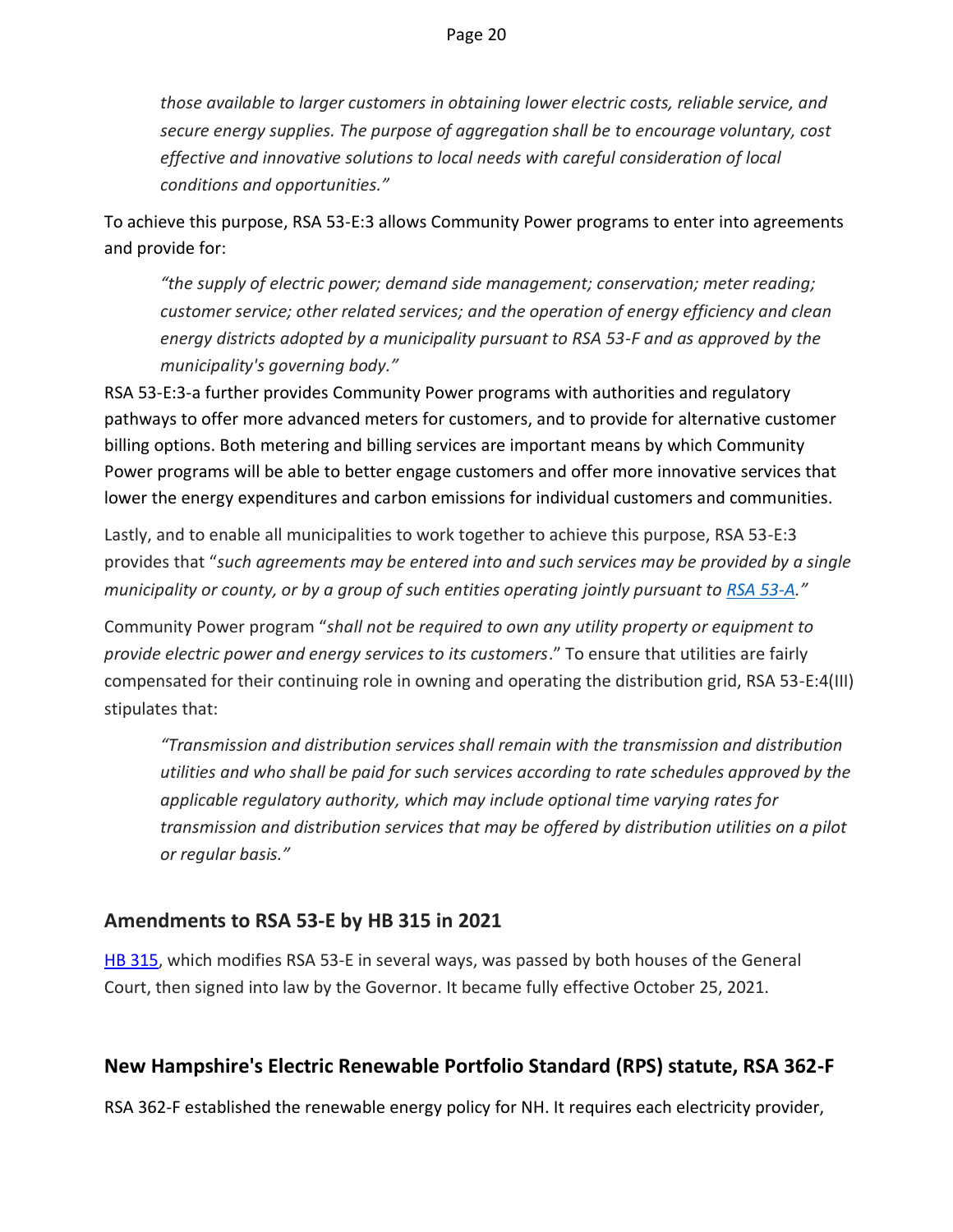including Eversource and Peterborough Community Power, to meet a certain percentage of customer load by purchasing, generating or otherwise acquiring Renewable Energy Certificates (RECs):

- One REC represents the renewable attributes of one megawatt-hour of electricity, or the equivalent amount of useful thermal energy.
- RECs are generated by certified renewable energy facilities for power that is physically delivered into the New England wholesale electricity market operated by ISO-New England (which means the power can come from within New England, New York or eastern Canada).
- The New England Power Pool Generation Information System (NEPOOL GIS) issues and tracks RECs for the region.
- RECs are generally used for compliance in the same year as the renewable power was generated, though suppliers may "bank" RECs for up to two years to meet up to 30% of compliance requirements.

The classes of renewable certificates under the RPS are:

- Class I non-thermal electricity, from generators that came online after January 1, 2006: wind, excess solar beyond what is used to satisfy Class II requirements, small hydroelectric, methane (biologically derived such as from anerobic digestion of organic materials), biomass, hydrogen (from methane or biomass), ocean thermal, current, tidal or wave energy and biodiesel (if produced in state).
- Class I thermal energy, from generators that came online after January 1, 2013 (and are producing thermal energy, rather than electricity): geothermal, solar thermal, biomass and methane.
- Class II: solar generation that came online after January 1, 2006
- Class III: biomass & methane that came online before January 1, 2006
- Class IV: small hydroelectric that came online before January 1, 2006

| <b>Compliance</b><br>Year | <b>Total RPS</b><br><b>Requirement</b> | Class I<br><b>Non-Thermal</b> | Class I<br>Thermal | <b>Class II</b><br>Solar | <b>Class III</b><br><b>Biomass &amp;</b><br><b>Methane</b> | <b>Class IV</b><br><b>Small Hydro</b> |
|---------------------------|----------------------------------------|-------------------------------|--------------------|--------------------------|------------------------------------------------------------|---------------------------------------|
| 2020                      | 20.70%                                 | 8.90%                         | 1.60%              | 0.70%                    | 8.00%                                                      | 1.50%                                 |
| 2021                      | 21.60%                                 | 9.60%                         | 1.80%              | 0.70%                    | 8.00%                                                      | 1.50%                                 |
| 2022                      | 22.50%                                 | 10.30%                        | 2.00%              | 0.70%                    | $8.00\%$                                                   | 1.50%                                 |
| 2023                      | 23.40%                                 | 11.00%                        | 2.20%              | 0.70%                    | 8.00%                                                      | 1.50%                                 |
| 2024                      | 24.30%                                 | 11.90%                        | 2.20%              | 0.70%                    | 8.00%                                                      | 1.50%                                 |
| 2025 onwards              | 25.20%                                 | 12.80%                        | 2.20%              | 0.70%                    | 8.00%                                                      | 1.50%                                 |

Electricity suppliers must obtain RECs for each of the four classes of renewables as a set percentage of their retail electric load, which increases on an annual basis (until plateauing after 2025, unless the RPS is raised in future).

For additional information on the Renewable Portfolio Standard, refer to:

- [New](about:blank) [Hampshire's](about:blank) [RPS](about:blank) [statute](about:blank) [\(RSA](about:blank) [362-F\)](about:blank)
- [Public](about:blank) [Utilities](about:blank) [Commission](about:blank) [RPS](about:blank) [Website](about:blank)
- [New Hampshire Renewable Energy Fund Annual Report \(1 October 2021\)](about:blank)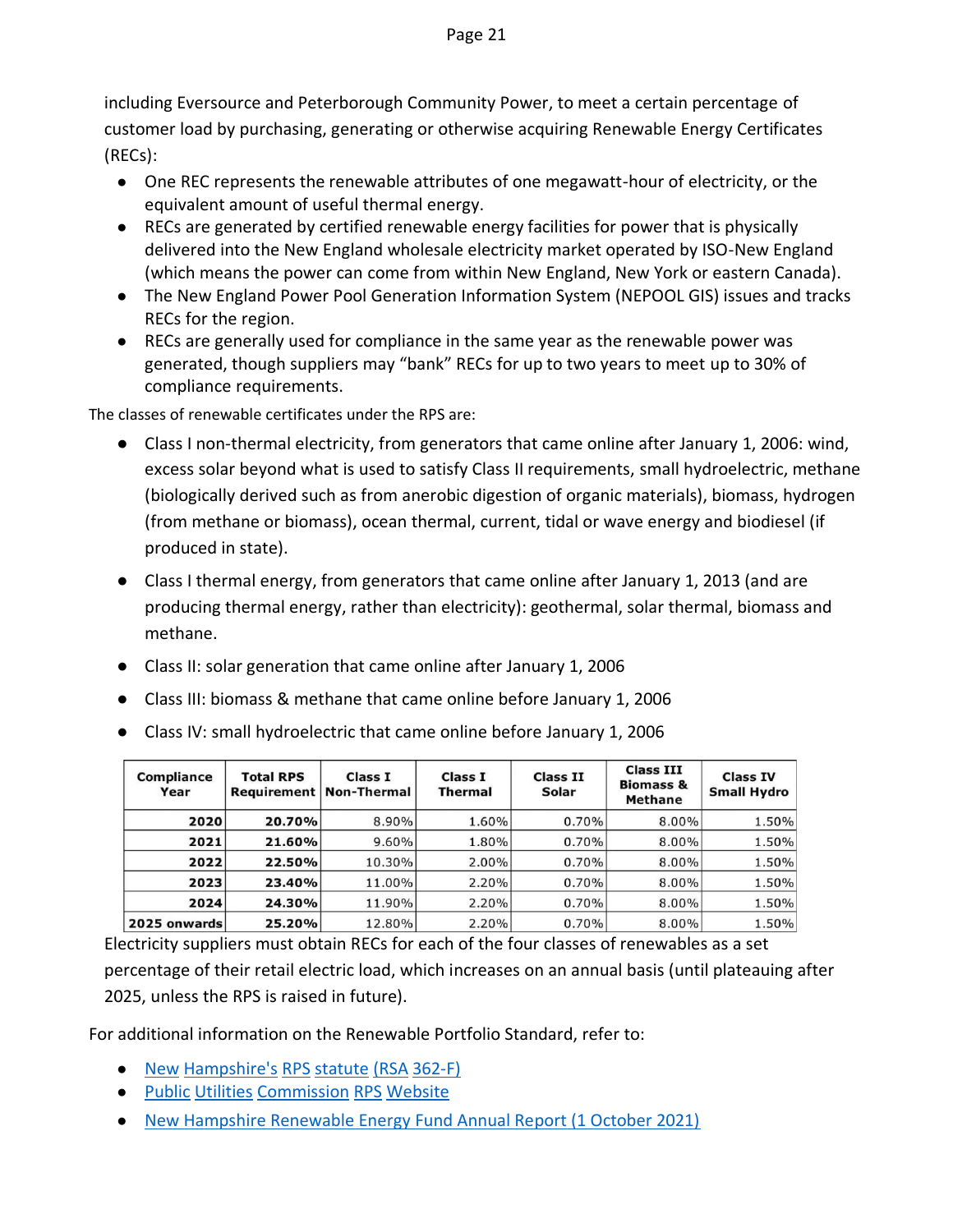● [UNH](about:blank) [Sustainability](about:blank) [Institute](about:blank) [Study:](about:blank) [New](about:blank) [Hampshire](about:blank) [RPS](about:blank) [Retrospective](about:blank) [2007](about:blank) [to](about:blank) [2015](about:blank)

#### **Net Energy Metering: RSA 362-A**

[RSA 362-A:9,II](about:blank) [g](about:blank)rants Community Power programs broad statutory authority to offer customergenerators new supply rates and terms for the generation supply component of Net Energy Metering (NEM). The relevant statutory authority is quoted in full below:

*"Competitive electricity suppliers registered under RSA 374-F:7 and municipal or county aggregators under RSA 53-E determine the terms, conditions, and prices under which they agree to provide generation supply to and credit, as an offset to supply, or purchase the generation output exported to the distribution grid from eligible customer-generators. The commission may require appropriate disclosure of such terms, conditions, and prices or credits. Such output shall be accounted for as a reduction to the customer-generators' electricity supplier's wholesale load obligation for energy supply as a load service entity, net of any applicable line loss adjustments, as approved by the commission. Nothing in this paragraph shall be construed as limiting or otherwise interfering with the provisions or authority for municipal or county aggregators under RSA 53-E, including, but not limited to, the terms and conditions for net metering."*